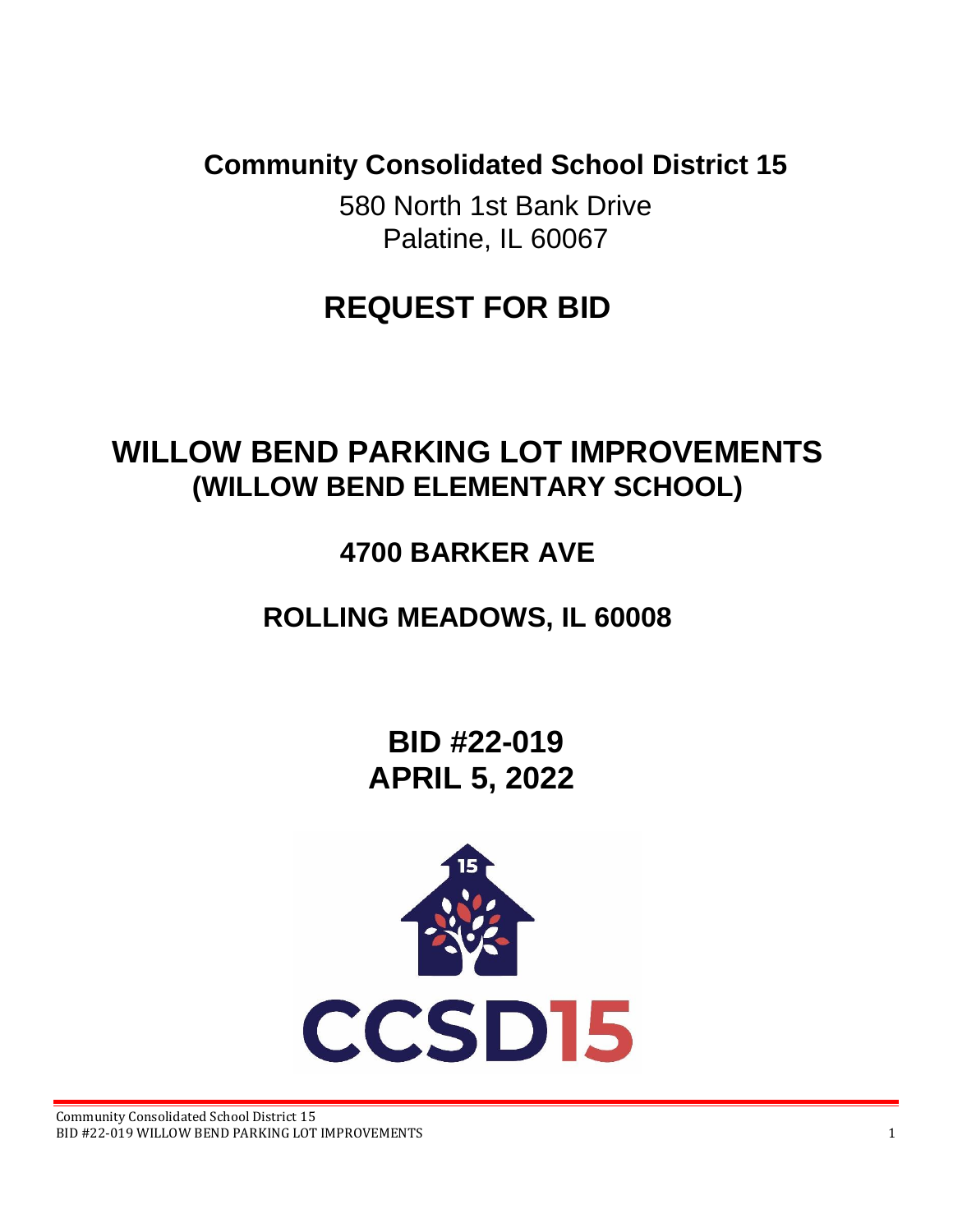# **TABLE OF CONTENTS**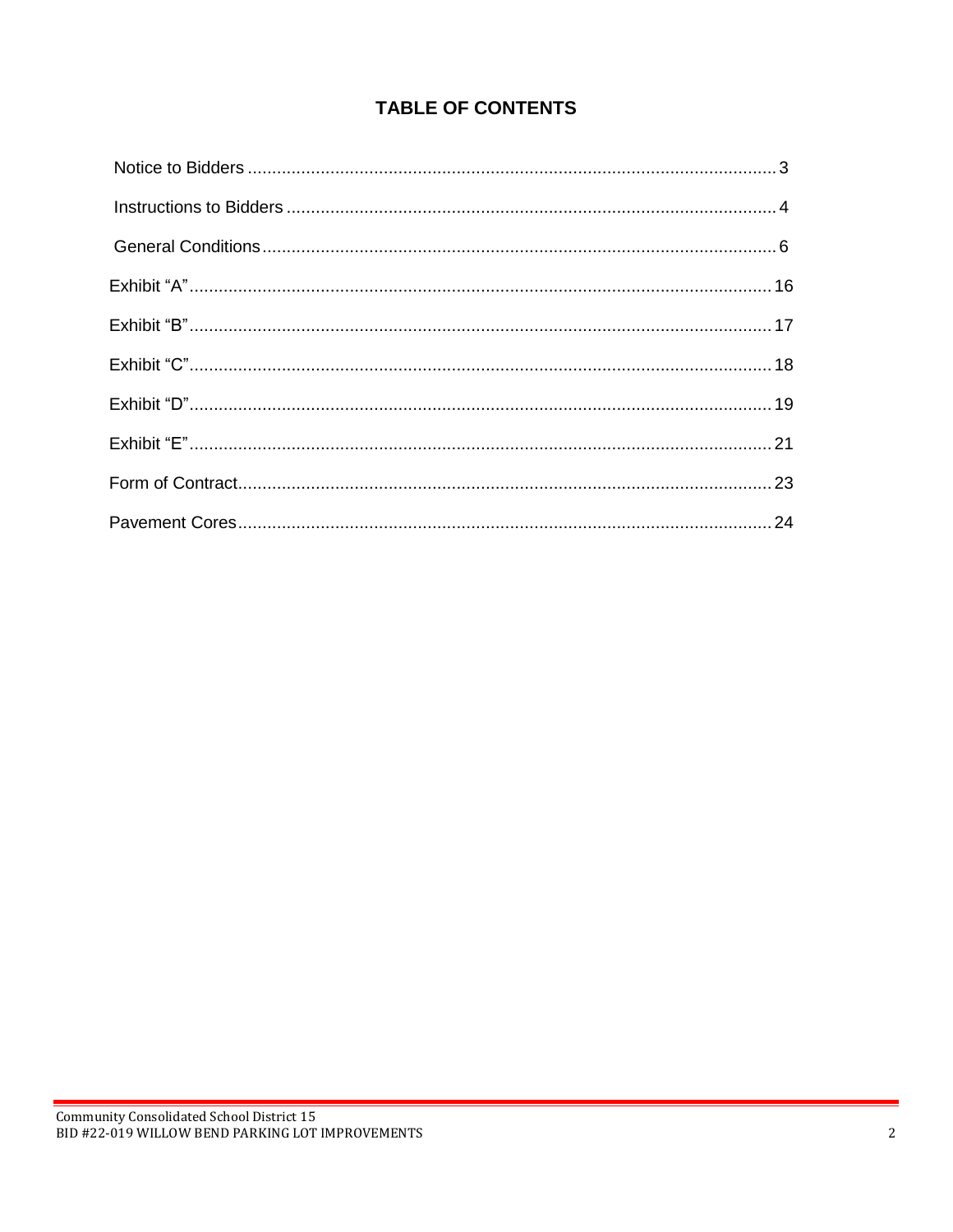### Bid # 22-019 NOTICE TO BIDDERS WILLOW BEND PARKING LOT IMPROVEMENTS APRIL 5, 2022

The Board of Education of Community Consolidated School District 15, 580 North 1st Bank Drive, 60067, will receive Bids for PLUM GROVE PARKING LOT IMPROVEMENTS all in accordance with the contract documents including specifications as filed with the Purchasing Coordinator in the Business Office.

Contract documents are on file and may be examined any time after April 5, 2022.

| <b>Bid Delivery Address:</b> | <b>Board of Education</b><br><b>Community Consolidated School District 15</b><br>580 North 1 <sup>st</sup> Bank Drive<br>Palatine, Illinois 60067<br>Attn: TARI FARINA, Purchasing Coordinator |
|------------------------------|------------------------------------------------------------------------------------------------------------------------------------------------------------------------------------------------|
| Bid Due Date:                | FRIDAY, APRIL 29, 2022 AT 10:00 A.M. LOCAL TIME                                                                                                                                                |
|                              | <b>Board of Education Office</b><br>Joseph M. Kiszka Educational Service Center<br>580 North 1st Bank Drive<br>Palatine, Illinois 60067<br><b>Attention: TARI FARINA</b>                       |

No bids may be withdrawn for a period of 60 days after the bid opening date.

## **SCOPE:**

#### **Willow Bend Parking Lot Improvements**

Work to include but not be limited to site demolition, bituminous paving, site restoration, paint pavement markings and all appurtenant construction necessary to complete the project. The contractor shall include the contingency allowance as outlined on the bid form.

Plans and Specifications are available at [www.questcdn.com.](http://www.questcdn.com/) You may download the digital documents for \$15.00 by inputting Quest project number #8172813 on the website.

The Board of Education reserves the right to waive any irregularities, reject any or all proposals, when in its opinion such action will serve the best interests of the Board of Education of Community Consolidated School District 15.

By authorization of the Board of Education:

ari fariña  $\mathcal{M}$  and  $\mathcal{M}$  are the set of the set of the set of the set of the set of the set of the set of the set of the set of the set of the set of the set of the set of the set of the set of the set of the set of the set

Tari Farina Purchasing Coordinator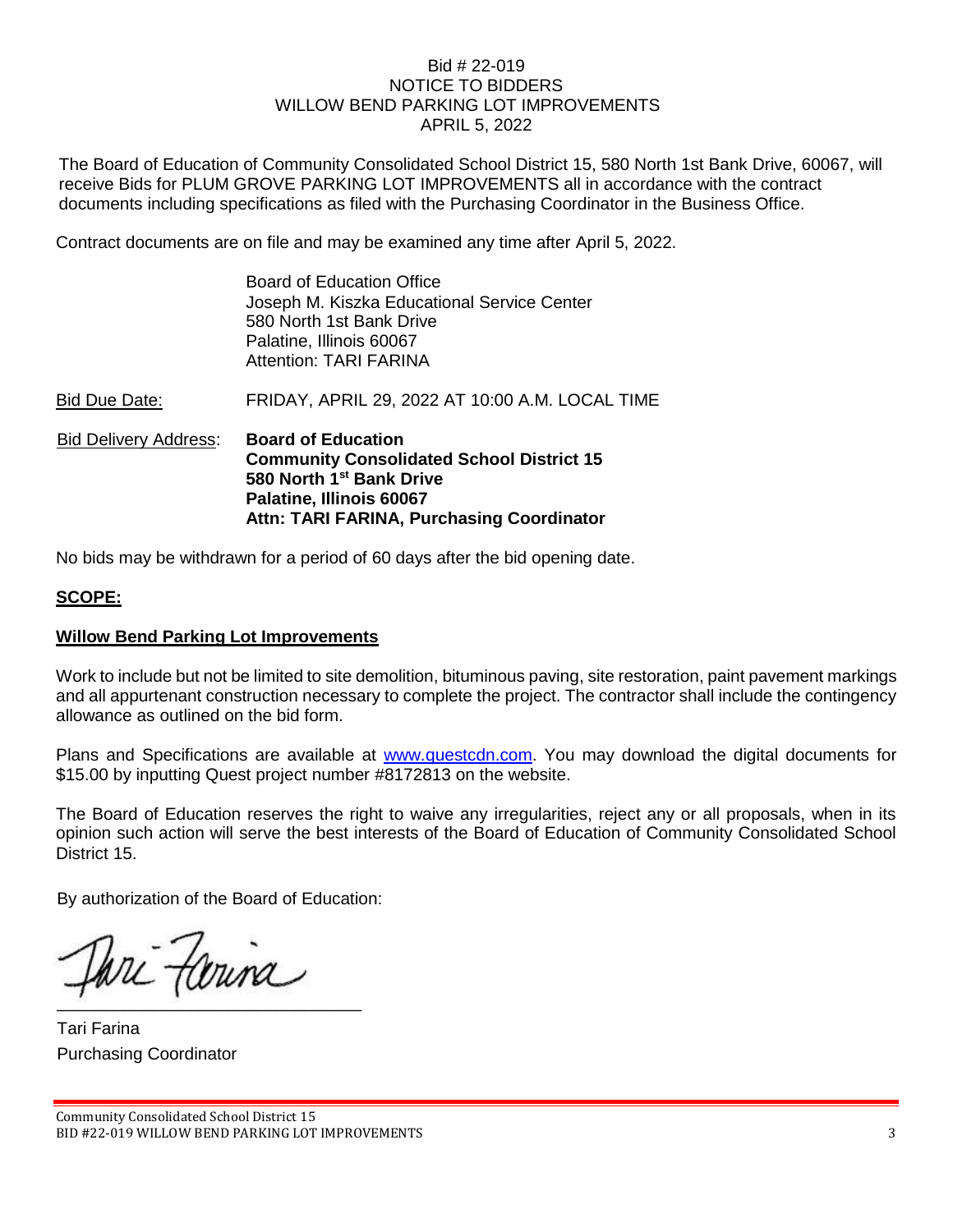## INSTRUCTIONS TO BIDDERS

## Proposals:

Proposals to be entitled for consideration must be made in accordance with the following instructions.

All proposals must be submitted on forms of proposal marked Exhibit "D"; WILLOW BEND PARKING LOT IMPROVEMENTS furnished by the Board of Education of Community Consolidated School District 15 ("Board"). Proposals submitted on other forms shall be rejected.

Proposals must be signed in longhand by person(s) legally authorized to perform such function. Evidence may be required to substantiate the signature.

Oral, telephonic, telegraphic, electronic, or facsimile transmitted bids **will not be accepted**.

Bid documents shall be submitted in sealed envelopes clearly marked Bid # 22-019 WILLOW BEND PARKING LOT IMPROVEMENTS, ATTENTION: TARI FARINA. **Bid documents received in envelopes not clearly labeled as such will be rejected if accidentally opened before the specified bid opening time or if not received by the specified bid opening time due to improper labeling.**

PROPOSAL FOR: WILLOW BEND PARKING LOT IMPROVEMENTS

ADDRESSED TO: Board of Education Community Consolidated School District 15 580 North 1st Bank Drive Palatine, IL 60067 Attn: Tari Farina Due: Friday, April 29, 2022 at 10:00a.m., local time

## **SCOPE:**

#### **Willow Bend Parking Lot Improvements**

Work to include but not be limited to site demolition, bituminous paving, site restoration, paint pavement markings and all appurtenant construction necessary to complete the project. The contractor shall include the contingency allowance as outlined on the bid form.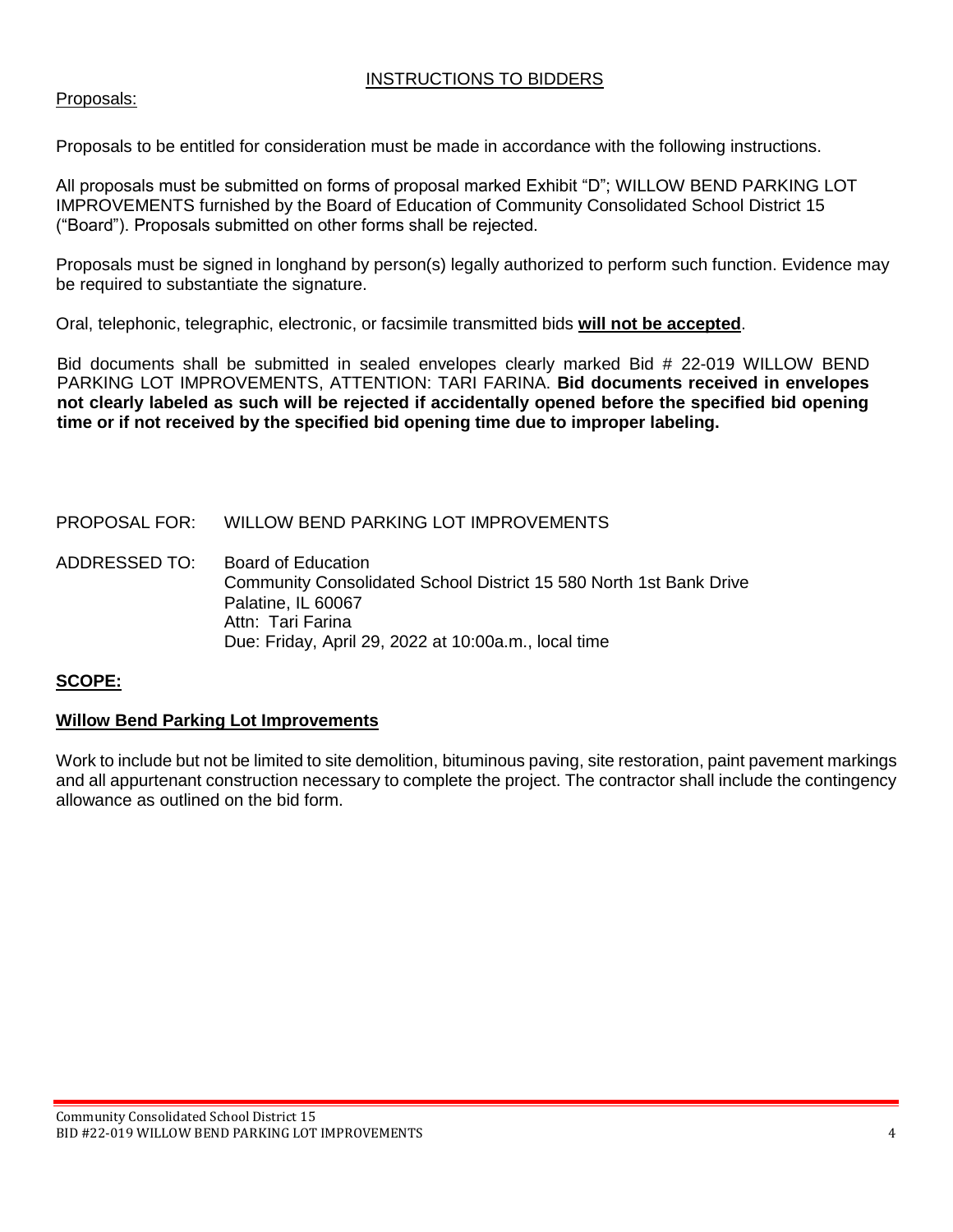## Bid Bond:

A Bid Bond or certified check made payable to Community Consolidated School District 15, Cook County, Illinois in the amount of ten percent (10%) of the proposal shall accompany each bid as a guarantee that the bidder, if awarded the contract by the Board, will enter into a contract with the Board for the products and services specified in the bid. No mistakes or errors on the part of the bidder shall excuse the bidder or entitle it to a return of the check or Bid Bond. No bidder may withdraw its bid for a period of sixty (60) days after the date of opening. The Board reserves the right to make a claim for all or part of the Bid Bond should the lowest responsible, responsive bidder refuse to enter into a contract with the Board. The Bid Bond shall be on A.I.A. Form 310, current edition, or such other form as provided by the Board. The bidder shall bear the cost of the Bid Bond.

## Performance/Labor AND Material Payment Bonds:

Per the Illinois Public Construction Bond Act (30 ILCS 550/1 et. Seq), within ten (5) days of the date of the Notice of Award, the successful Contractor shall enter into a formal Contract with the Board of Education and shall provide a Performance Bond and a Labor and Material Payment Bond, each in the full amount of the Contract. The Bonds shall be in accordance with A.I.A Document A311. The Contractor shall pay the cost of premiums for the said bonds. The Bonds shall be signed and sealed by an authorized representative of the Bonding Company and authorized officer or representative of Contractor, and a certificate of the authority of those signing the Bonds, if not officers, shall be attached thereto.

The Performance Bond and Labor and Material Payment Bond shall guarantee the performance of the duties placed on the Contractor by the Prevailing Wage Act, as well as all other duties undertaken by it pursuant to Contact with the Board of Education, and shall indemnity the Board of Education from any liability or loss resulting to the Board of Education from any failure of the Contractor fully to perform each or all or all said duties.

The Performance Bond and the Labor and Material Bond herein provided shall be placed with a Surety Company or companies having a policyholder' rating not lower than "A" and a financial rating not lower than "AAA" in Best's Insurance Guide (current edition). Company must be licensed in the State of Illinois.

## Examination of Specifications:

Each bidder shall acquaint itself with the conditions as they exist so that it may be completely familiar with the conditions pertinent to the fulfillment of the work required under this Contract.

## Time for Receiving Bids:

Bids must be delivered in the office of the Board no later than APRIL 29, 2022 at 10:00 AM, at Educational Service Center, 580 North 1st Bank Drive, Palatine, IL 60067 when they will be publicly opened, and the contents announced.

#### Award of Contract:

Contracts will be awarded to the lowest responsible, responsive bidder, as determined by the Board in its sole judgment, considering conformity with specifications, terms of delivery, quality and serviceability, and such other factors as the Board deems necessary and appropriate in the best interest of the School District. We are providing one copy of Exhibits "A" (plans), "B", "C", "D" AND "E" of WILLOW BEND PARKING LOT IMPROVEMENTS. Please return one copy each of Exhibits "B", "C", "D" AND "E" as your bid in a sealed envelope labeled Bid # 22-019 WILLOW BEND PARKING LOT IMPROVEMENTS and retain a copy for your records.

#### Construction Layout

Construction layout will be provided by the Owner.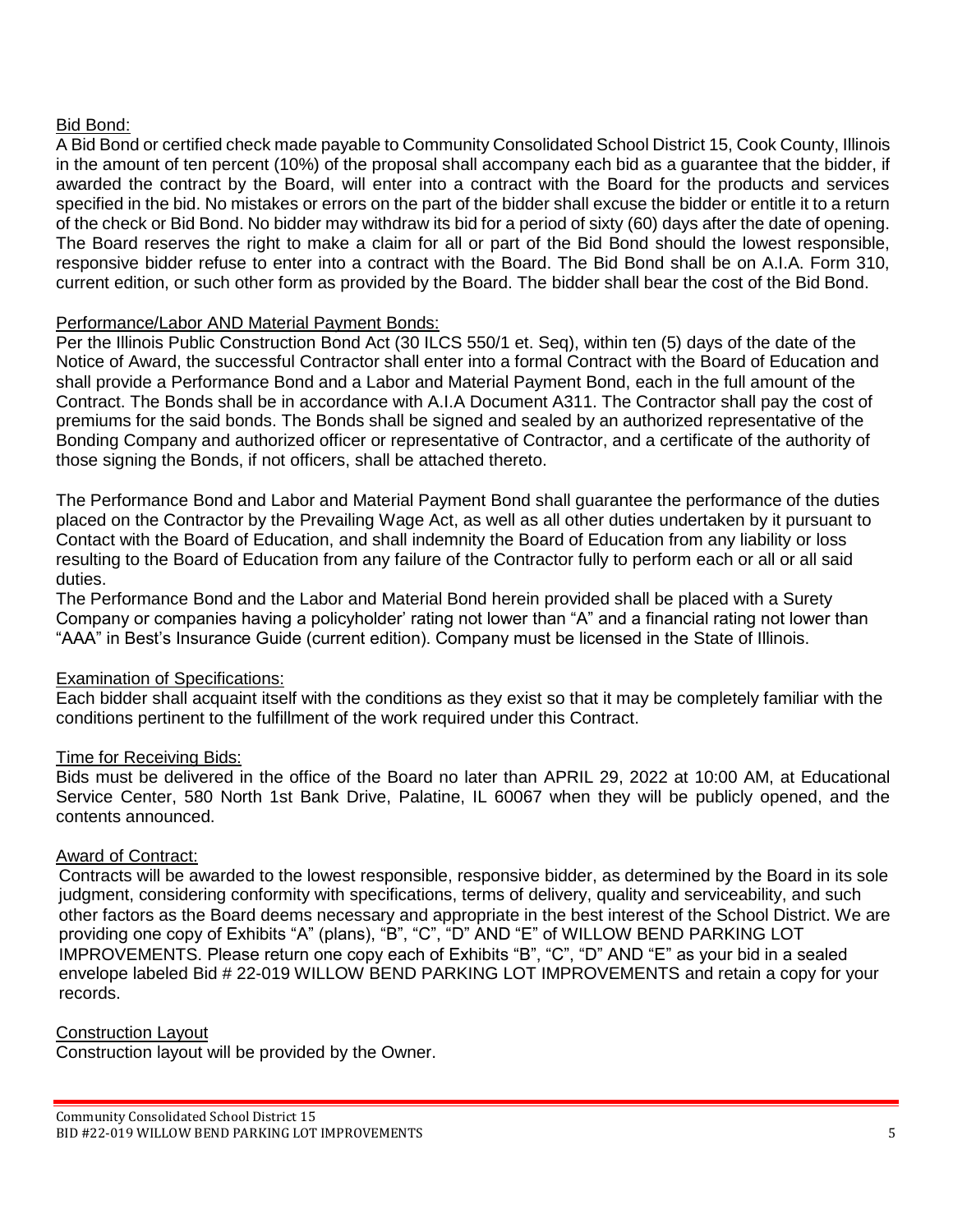## SPECIFICATIONS FOR Bid # 22-019 WILLOW BEND PARKING LOT IMPROVEMENTS COMMUNITY CONSOLIDATED SCHOOL DISTRICT 15 PALATINE, ILLINOIS

- BOARD: Board of Education, Community Consolidated School District 15 60067, 847-963-3000
- OFFICE: Joseph M. Kiszka Educational Service Center 580 North 1st Bank Drive 60067
- ISSUED: April 5, 2022

## GENERAL CONDITIONS

- 1. BIDS MUST BE RECEIVED IN OUR OFFICE NO LATER THAN APRIL 29, 2022, AT 10:00 A.M., LOCAL TIME. Bids received by the Board shall be opened on, APRIL 29, 2022, AT 10:00 a.m. when they will be publicly opened, and the contents announced.
- 2. The Bid Documents consist of (a) the Notice to Bidders, (b) the Instructions to Bidders, (c) these General Conditions of the Contract, and other documents listed in the Contract and Modifications issued after the execution of the Contract. A modification is a written amendment to the Contract signed by both parties.
- 3. Where conflicts exist within or between parts of the Contract Documents and applicable standards, codes and ordinances, or simply within the Contract Documents, the more stringent, or higher quality or greater quantity requirements shall apply.
- 4. The Board cannot assume responsibility for **delayed postal deliveries** and **does not** recognize postmarks as representing the fact that a bid has been "received" by the Board before the specified deadline.
- 5. All bidders shall familiarize themselves with the details of the conditions relevant to the work or services to be provided.
- 6. The Board reserves the right to split the bid on the basis of best quotation. The Contract will be awarded to the lowest responsible bidder, as determined by the Board in its sole judgment, considering conformity with specifications, terms of delivery, quality and serviceability, and such other factors as the Board deems necessary and appropriate in the best interest of the Board. The Board reserves the right to reject any and all bids or any part thereof, and to waive immaterial technicalities in the bidding. Board decisions are final in all instances and are not subject to review.
- 7. No minimum order requirements may be made by a bidder.
- 8. Certification must be made that the contract/vendor is not barred from bidding on the Contract as a result of a conviction for either bid rigging or bid rotating under Article 33 E of the *Criminal Code of 1961*. Certification is to be made by signature of person(s) legally authorized to perform such function in the appropriate place in Exhibit "B" WILLOW BEND PARKING LOT IMPROVEMENTS of the bid documents.
- 9. Unless otherwise specified in the invitation to bid, YOUR BID PRICE MUST BE A DELIVERED PRICE, F.O.B. ROLLING MEADOWS, PALATINE, THE BOARD'S DESTINATION, WITH ALL TRANSPORTATION AND HANDLING CHARGES PAID BY THE BIDDER TO ONE LOCATION.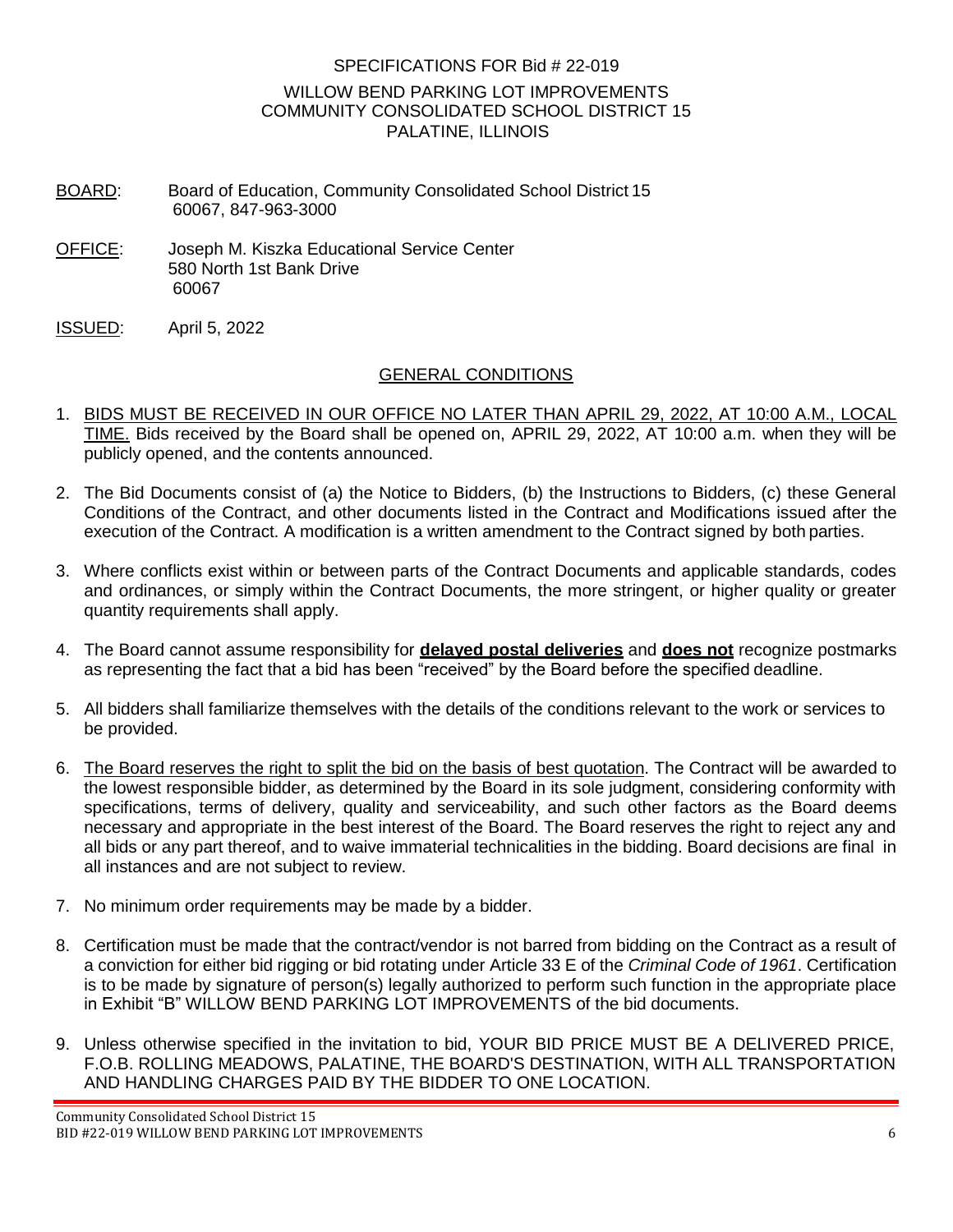Delivery must be made as specified on the dates indicated in the specifications of Exhibits "A" of WILLOW BEND PARKING LOT IMPROVEMENTS bid when applicable.

- 10. The Board reserves the right to terminate the Contract for just cause upon ten (10) days' written notice to Contractor without any penalties. For purposes of this Contract, just cause may include, but is not necessarily limited to, any of the following:
	- a. The Contractor's entry into liquidation, receivership or dissolution, its filing for bankruptcy or I insolvency, or the assignment of its assets for the benefit of its creditors.
	- b. The Contractor's failure to pay suppliers or workmen, or failure to provide sufficient workmen or sufficient supplies for the job.
	- c. The Contractor's disregard of applicable laws, ordinances or the instructions of the Board.
	- d. The Contractor's failure to follow the bid specifications or its violation of the Contract Documents.
	- e. The Contractor's failure, for any reason, to maintain the level of service required by the bid specifications; or
	- f. Any other failure on the part of the Contractor to perform or adhere to any of its obligations under this Contract.
- 11. Whenever, in the specification the term "or equal" is used, it shall be interpreted to indicate the type, function, minimum standard, design, efficiency and quality desired and shall not be construed in such a manner as to exclude manufacturers' products of comparable quality and design. The bidder shall furnish the Board with all evidence required to determine whether or not the proposed product is equal to and will perform according to the Board's specifications. The Board's decision on this matter will be final.
- 12. The price for the units specified in the invitation to bid should be clearly shown for each separate item in the space provided on the bid form. The total price for the quantity requested should also be shown. If the group totals are requested in the bid invitation, bidders should show group totals on the space provided.
- 13. **Equal Employment Opportunity.** Contractor agrees to fully comply with the requirements of the Illinois *Human Rights Act*, 775 ILCS 5/1-101 *et seq*., including, but not limited to, the provisions of sexual harassment policies and procedures pursuant to Section 2-105 of the Act. Contractor further agrees to comply with all federal Equal Employment Opportunity Laws, including, but not limited to, the *Americans with Disabilities Act*, 42 U.S.C Section 1201 *et seq*., and rules and regulations promulgated thereunder.

As required by Illinois law, in the event of Contractor's non-compliance with the provisions of this Equal Employment Opportunity Clause, the Illinois *Human Rights Act* or the Rules and Regulations of the Illinois Department of Human Rights ("Department"), Contractor may be declared ineligible for future contracts or subcontracts with the State of Illinois or any of its political subdivisions or municipal corporations, and the Agreement may be canceled or voided in whole or in part, and such other sanctions or penalties may be imposed or remedies invoked as provided by statute or regulation. During the performance of this Agreement, Contractor shall agree as follows: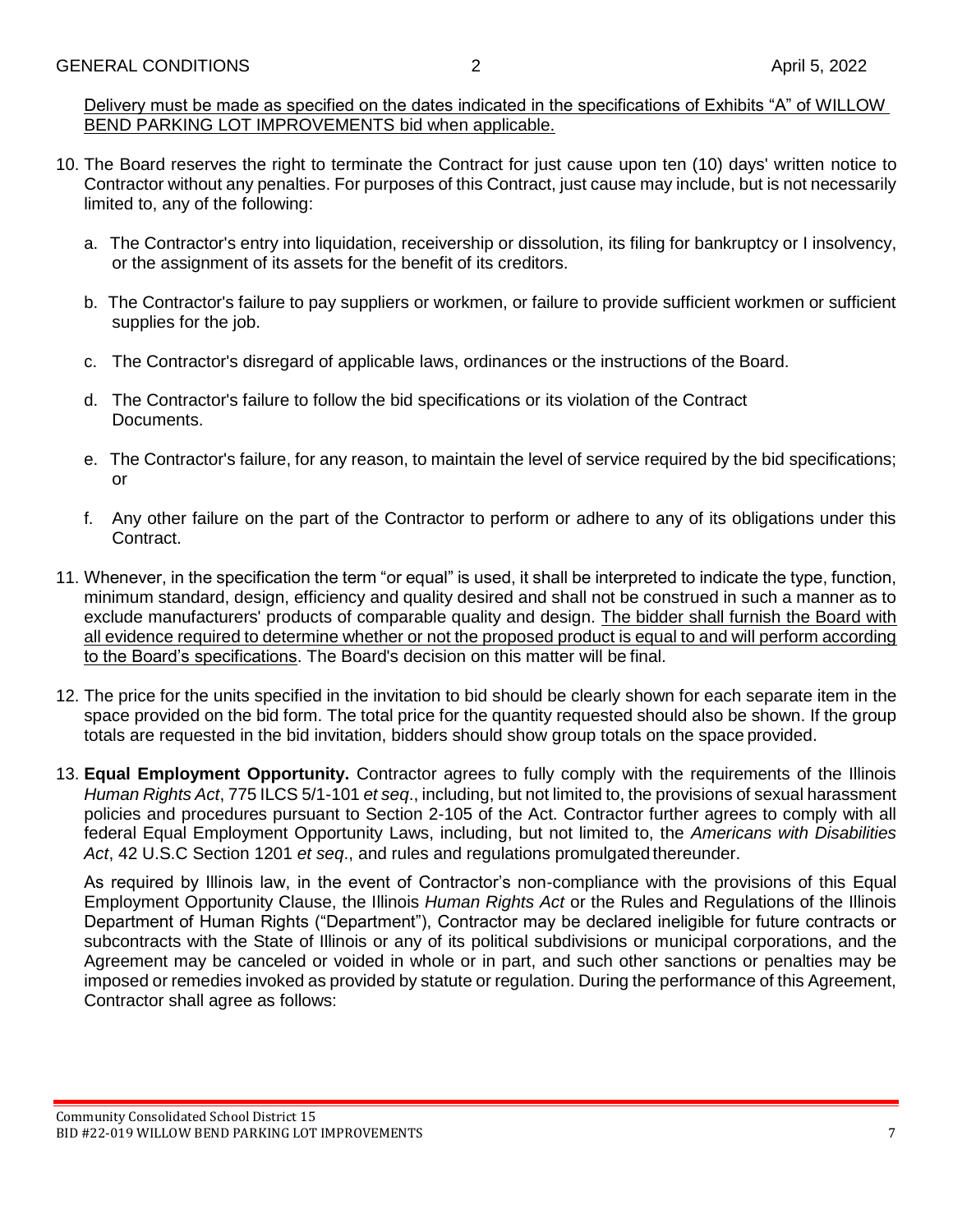- a. That it will not discriminate against any employee or applicant for employment because of race, color, religion, sex, sexual orientation, marital status, national origin or ancestry, citizenship status, age, physical or mental handicap unrelated to ability, military status, or an unfavorable discharge from military service or arrest record status; and further that it will examine all job classifications to determine if minority persons or women are underutilized and will take appropriate affirmative action to rectify any such underutilization.
- b. That, if it hires additional employees in order to perform this contract or any portion thereof, it will determine the availability (in accordance with the Department's Rules) of minorities and women in the areas from which it may reasonably recruit and it will hire for each job classification for which employees are hired in such a way that minorities and women are not underutilized.
- c. That, in all solicitations or advertisements for employees placed by it or on its behalf, it will state that all applicants will be afforded equal opportunity without discrimination because of race, color, religion, sex, sexual orientation, marital status, national origin or ancestry, citizenship status, age, physical or mental handicap unrelated to ability, military status, or an unfavorable discharge from military service.
- d. That it will send to each labor organization or representative of workers with which it has or is bound by a collective bargaining or other agreement or understanding, a notice advising such labor organization or representative of Contractor's obligations under the Illinois *Human Rights Act* and the Department's Rules. If any such labor organization or representative fails or refuses to cooperate with Contractor in its efforts to comply with such Act and Rules, Contractor will promptly so notify the Department and the Contracting agency and will recruit employees from other sources when necessary to fulfill its obligation thereunder.
- e. That it will submit reports as required by the Department's Rules, furnish all relevant information as may from time to time be requested by the Department or the Contracting agency, and in all respects comply with the Illinois *Human Rights Act* and the Department's Rules.
- f. That it will permit access to all relevant books, records, accounts and work sites by personnel of the Contracting agency and the Department for purpose of investigation to ascertain compliance with the Illinois *Human Rights Act* and the Department's Rules.
- g. That it will include verbatim or by reference the provisions of this clause in every subcontract it awards under which any portion of the contract obligations are undertaken or assumed, so that such provisions will be binding upon such subcontractors. In the same manner as with other provisions of the Agreement, Contractor will be liable for compliance with applicable provisions of this clause by such subcontractors; and further it will promptly notify the Contracting agency and the Department in the event any subcontractor fails or refuses to comply therewith. In addition, Contractor will not utilize any subcontractor declared by the Illinois Human Rights Commission to be ineligible for contracts or subcontracts with the State of Illinois or any of its political subdivisions or municipal corporations.
- 14. To extent applicable, the Contractor agrees to comply with the provisions of the *Occupational Safety and Health Act of 1970* (29 U.S.C.A. § 651 *et seq.*) and the standards and regulations issued there under and shall certify that all items furnished under this bid will conform to and comply with said standards and regulations.
- 15. Contractor agrees to comply with provisions of the *Consumer Products Safety Act of 1972* (15 U.S.C.A § 205 *et seq.*) and shall certify that items furnished under this bid conform to applicable standards.
- 16. To the extent applicable, the Illinois *Employment of Illinois Workers on Public Works Act* (30 ILCS 470/0.01 *et. seq*.) shall prevail on this Contract.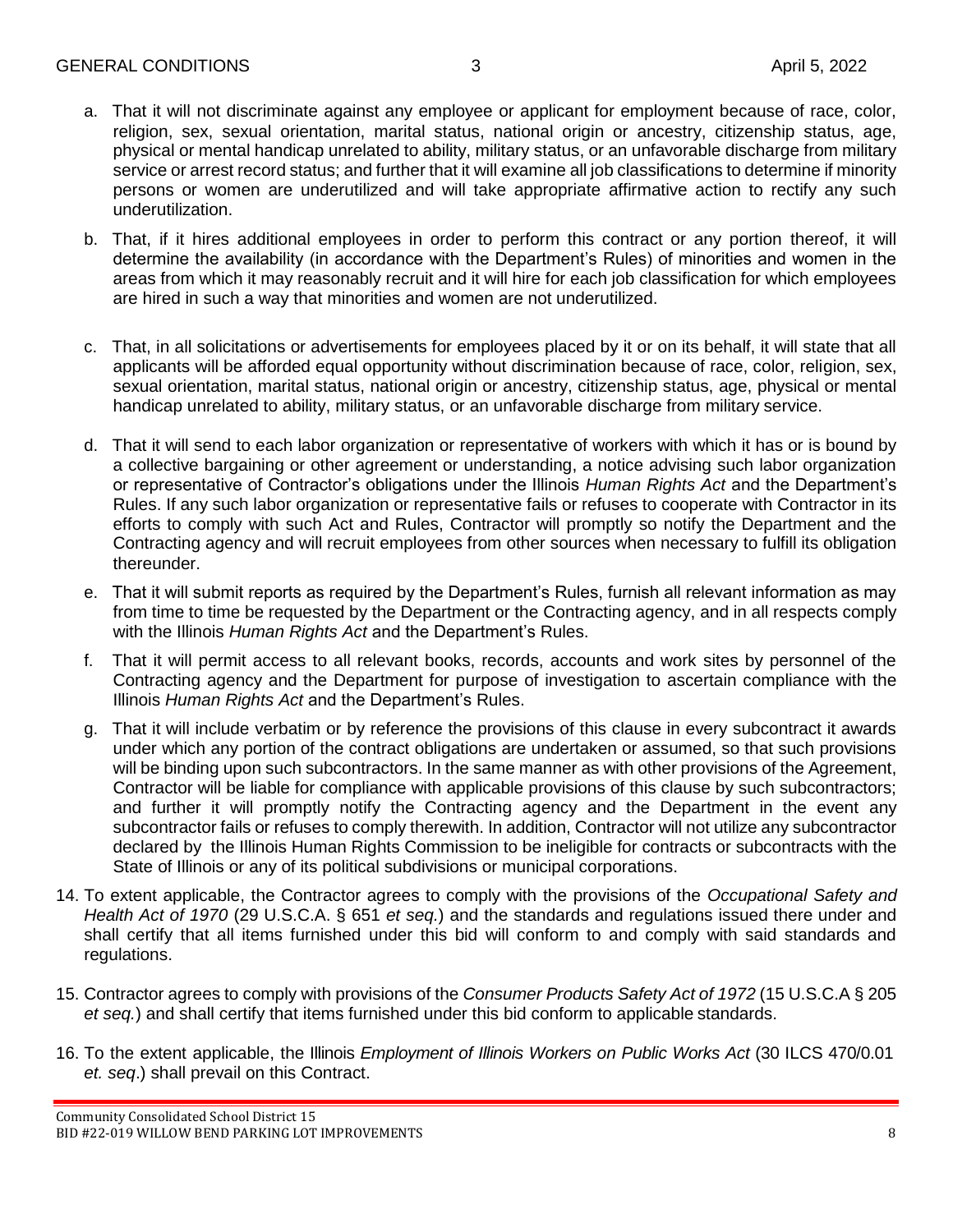- 17. Contractor acknowledges that, pursuant to the Illinois *Criminal Code* (720 ILCS 5/11-9.3), it is unlawful for a child sex offender to knowingly be present on school property when persons under the age of eighteen are present without the specific notification to and permission of the Superintendent of Schools or the Board of Education. Accordingly, Contractor shall ensure that none of its employees, agents or independent contractors are child sex offenders. Child sex offenders found to be present on school property without permission will be considered trespassers and will be prosecuted in accordance with Illinois law.
- 18. Bids will be considered only if made without any connection with any other person or firm submitting a bid, if in all respects fair and without collusion and if neither member of the Board nor other officer of the School District is directly or indirectly interested in the bid or in any portion of the profits thereof.
- 19. A bidder may withdraw or change a bid if written notice of the withdrawal or change is received by Board before the latest time specified for submission of bids. Any change may be made only by substitution of another bid.
- 20. Bids received after the time specified in the invitation to bid will not be considered and shall be returned to the bidder. The method of transmittal of the bid proposal is at bidder's risk of untimely receipt by theBoard.
- 21. Title to the goods herein described shall not pass until said goods have actually been received by Board or its consignee, notwithstanding any agreement to the contrary, including, but not by way of limitation, any agreement to pay freight, express, or other transportation or insurance charges. Risk of loss prior to such actual receipt by Board or its consignee shall be borne by Contractor. Nothing herein contained, however, shall be construed to deprive Board of its interest, or limiting such interest, in goods herein described prior to such actual receipt.
- 22. All material and workmanship shall be subject to inspection and test by Board or its designee. The Board reserves the right to reject any goods which contain defects in material or workmanship, which fail to meet the specifications contained herein or any warranties (express or implied). Rejected goods shall be removed at the expense of the Contractor, including all transportation costs, promptly after notification of rejection. As to rejected goods, Contractor shall bear all costs of inspection and all risk of loss.
- 23. Payment by the Board for goods supplied hereunder shall not constitute acceptance thereof if subsequent inspection discloses defects in material or workmanship or a failure to meet the specifications contained herein.
- 24. Purchase order number and vendor name must appear on each invoice submitted to the Board for payment.
- 25. Signature Constitutes Acceptance The signing of these bid forms shall be construed as acceptance of all provisions contained herein and that the Contractor had read the Contract Documents and is fully aware of the terms hereof.
- 26. Exceptions Any exceptions to these terms and conditions of deviations from the written specifications must be shown in writing and attached to the bid form.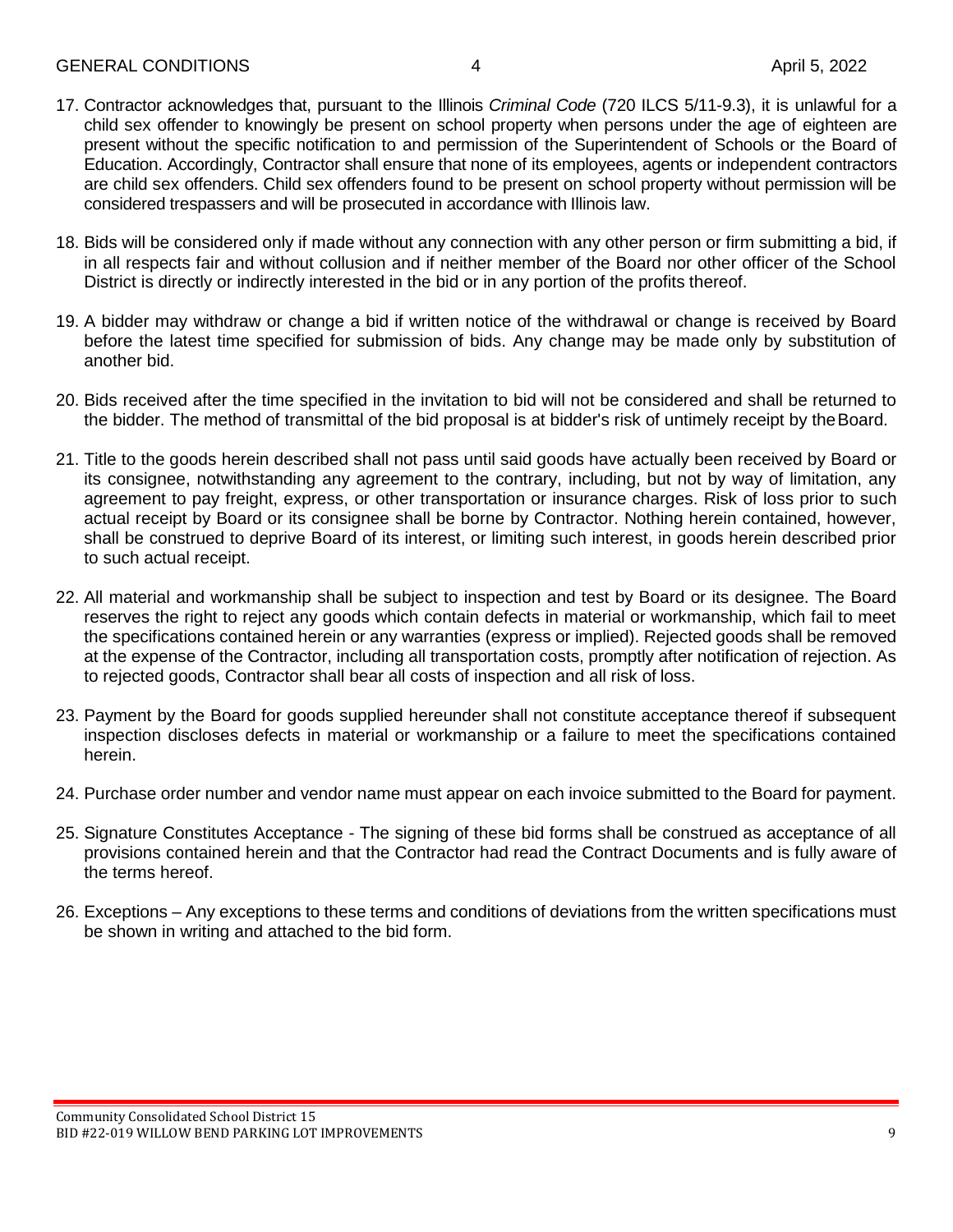- 27. The Board reserves its rights to reject any goods and to cancel all or any part of this sale if Contractor fails to deliver all or any part of the goods described in the invitation to bid in accordance with the terms, conditions, and specifications contained herein. Acceptance of any part of the goods covered by the invitation to bid shall not obligate Board to accept future shipments nor deprive it of its rights to revoke any acceptance theretofore given. If Contractor ceases to conduct its operations in the ordinary course of business (including inability to meet its obligations as they mature), or if any proceeding under bankruptcy or insolvency laws is brought by or against Contractor, or if a receiver for Contractor is appointed or applied for, or if an assignment for the benefit of creditors is made by Contractor, Board may cancel this order without liability except for deliveries previously made or for goods covered by the invitation to bid then completed and subsequently delivered in accordance with the terms, conditions, and specifications contained herein.
- 28. Contractor makes the following warranties to Board and users of the goods herein described: (a) It will, at the date of delivery, have good title to any and all goods supplied hereunder, and said goods will be free and clear of any and all liens and encumbrances; (b) Any and all goods supplied hereunder will be of merchantable quality; (c) Any and all goods supplied hereunder will be fit for the particular use intended, will be free from defects, whether patent or latent in material or workmanship, and will be in full conformity with the specifications contained herein. Contractor agrees that the foregoing warranties shall survive acceptance of the goods, and that said warranties shall be in addition to any warranties for additional scope given to Board by Contractor.
- 29. Contractor agrees to indemnify, defend, and hold harmless the Board, its successors, assigns, customer, agents, and users of the goods herein described against any and all loss, damage, or injury arising out of or resulting from a claim or suit for alleged infringement or any letters patent granted by the United States or any foreign government relating to the goods herein described. Contractor agrees that it will assume the defense of any and all such suits and pay all costs, judgments, and expenses incidental thereto.
- 30. Bidder must make delivery upon receipt of order unless otherwise specified in the invitation to bid. Bidder must indicate time required for delivery on bid.
- 31. The bidder shall at all times observe and comply with all laws, ordinances, regulations and codes for the Federal, State, County and other local government agencies, which may in any manner affect the preparation of proposals or the performance of the contract.
- 32. Any interpretation of the proposed Contract Documents will be made only by an addendum duly issued by the Purchasing Agent. A copy of such addendum will be mailed to each person receiving a set of such Contract Documents and to such other prospective bidders as shall have requested that they be furnished with a copy of each addendum. Failure on the part of the prospective bidder to receive a written interpretation prior to the time of the opening of bids will not be grounds for withdrawal of his proposal. Oral explanations will not be binding.
- 33. The award of the Contract will be made by official Board documents. Bidder's order form is not acceptable and cannot be used.
- 34. The Board is exempt from paying Illinois Use Tax (35 ILCS 105/3-5.4) and sales to the Board are exempt from Illinois Retailer's Occupation Tax (35 ILCS 120/2-5.11). As such, Contractor shall not include such taxes in its bid.
- 35. The Board is exempt from paying Federal Excise Taxes (26 U.S.C.A. § 4221). As such, Contractor shall not include such taxes in its bid.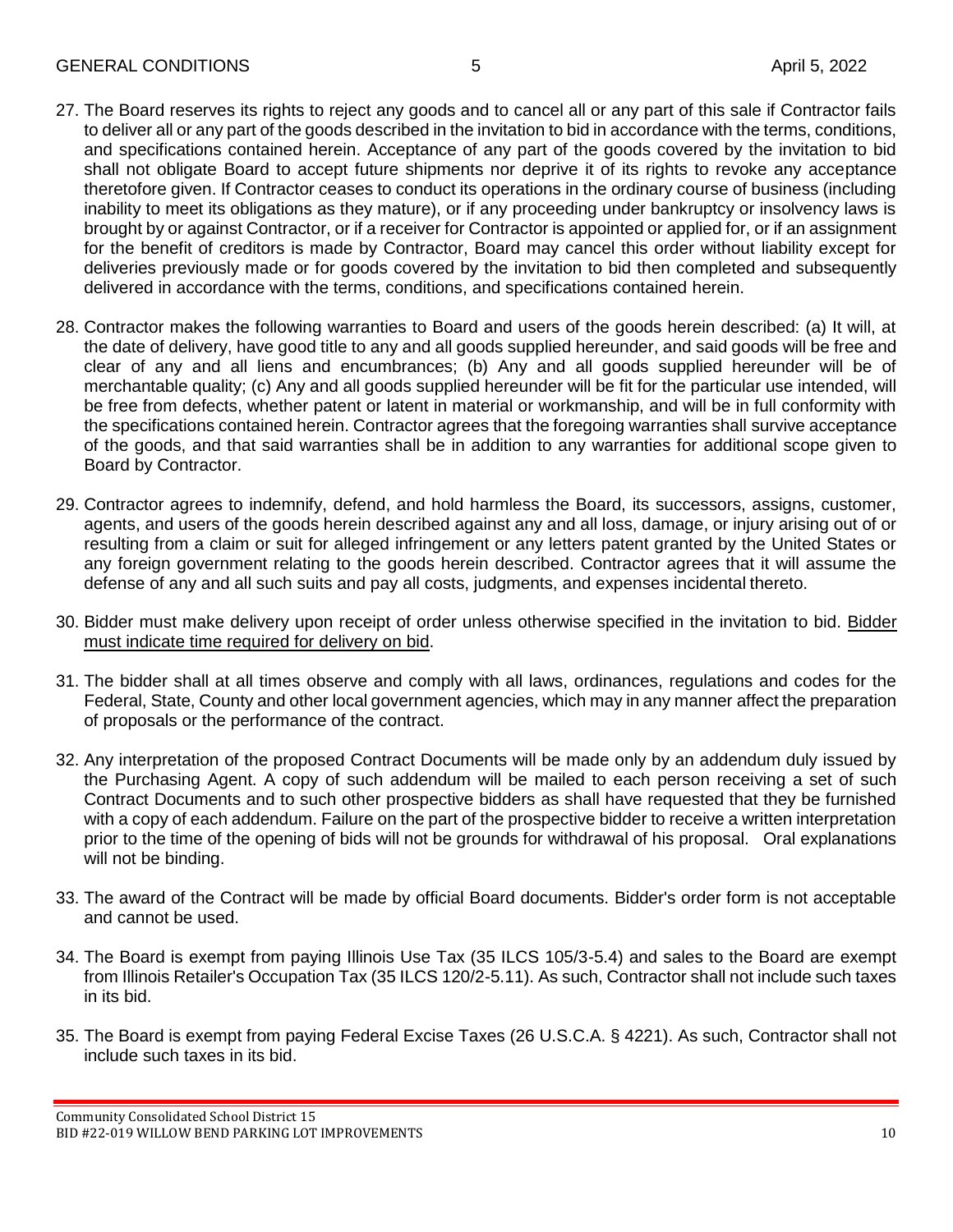- 36. In computing transportation costs, bidders should not include any federal transportation tax, because Board is exempt.
- 37. The Contractor shall pay sales, consumer, use and similar taxes for the work or portions thereof provided by the Contractor. Contractor shall collect and remit Illinois Use Tax on all sales of tangible personal property in accordance with the Illinois *School Code* (105 ILCS 5/10-20.21) and the Illinois *Use Tax Act* (35 ILCS 105/1 *et seq*.). The payment of this tax will take place regardless of whether the Contractor is a retailer maintaining a place of business within this State. The cost of such tax shall be borne solely by the Contractor as part of the Contract price. Contractor shall not be reimbursed or paid any taxes unnecessarily paid by Contractor when not required due to the Board's tax-exempt status.
- 38. Where the term Sub-contractor is used throughout the bid it refers to those specialized people who are not on the Contractor's payroll. Such Sub-contractors are to be brought to the attention of the Board, which reserves the right to approve or disapprove any such related Sub-contractors.
- 39. ERRORS AND OMISSIONS All proposals shall be submitted with each space properly completed. Special attention of bidders is directed to the policy that no claim for relief because of errors or omissions in the bidding will be considered and bidders will be held strictly to the proposals as submitted. Should a bidder find any discrepancies in, or omissions from any of the documents, or be in doubt as to their meanings, it shall advise the Director for Business Services who will issue the necessary clarifications to all prospective bidders by means of addenda. Failure on the part of the prospective bidder to receive a written interpretation prior to the time of the opening of bids will not be grounds for withdrawal of its proposal. Oral explanations will not be binding.
- 40. Signature Constitutes Acceptance; the signing of these bid forms shall be construed as acceptance of all provisions contained herein.
- 41. Any exception to these terms and conditions or deviation from the written specifications must be shown in writing and attached to the bid form.
- 42. To the extent applicable, it shall be mandatory upon the Contractor to whom the Contract is awarded and upon any Sub-contractor(s) thereof to pay to all laborers, workmen, and mechanics employed by them not less than the prevailing rate of wages in the locality for each craft of type of workmen or mechanic needed to perform such work and the general prevailing rate for legal holidays and overtime work as ascertained by the Department of Labor and pursuant to Illinois law and statutes in such case made and provided. The Contractor and Sub-contractor(s) shall comply with the Illinois *Prevailing Wage Act* and shall include in bids the cost for the current prevailing wage. A copy of the current Illinois Department of Labor Prevailing Wages for Cook County is included at the end of this Section. Prevailing wage rates are revised by the Department of Labor and available on its website (**Amendment to Prevailing Wage Act 97-0964**). As changes are made in these prevailing wages, the Contractor and Sub-contractor(s) performing work on the project will be responsible for conforming to the changes and shall have the responsibility for determining when changes are made. No additional costs are to be incurred by the Board as a result of changes in prevailing wage. All record keeping requirements are the obligation of the Contractor and Sub-contractor(s).

To the extent that there are any violations of the *Prevailing Wage Act* and any demands are made upon the Board by the Illinois Department of Labor or by any employee of the Contractor or a Sub-contractor performing work on the project, the Contractor or the particular Sub-contractor and Contractor shall be responsible for indemnifying and holding the Board free and harmless from all costs incurred, directly or indirectly, by the Board in responding to and complying with demands made by the Department of Labor, or an aggrieved employee and such amounts may be withheld from the payments to be made on the project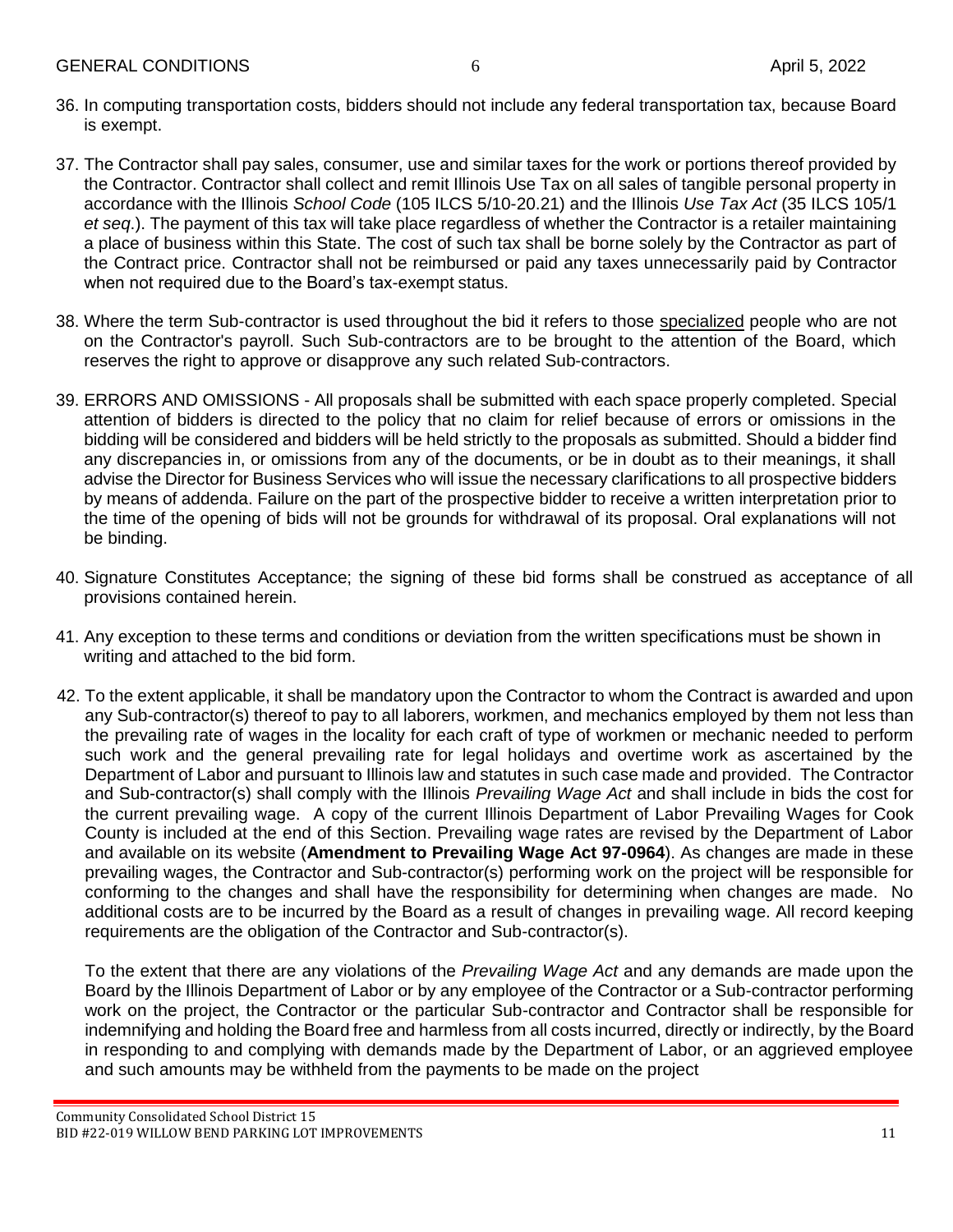## GENERAL CONDITIONS 6-1 April 5, 2022

Palatine Community Consolidated School District 15 is bound by the requirements of **Prevailing Wage Act, 820 lLCS 130/.01 et seq**. The Prevailing Wage Act requires contractors and subcontractors to pay laborers, workers, and mechanics performing services on public works projects no less than the *prevailing rate of wages*  (hourly cash wages plus fringe benefits) in the county where the work is performed. Any prevailing rate of wages as they are revised by the Dept. of Labor shall apply to this contract. You are notified any rate changes to the prevailing wage rate are available on the Dept.'s office website. For information regarding current prevailing wage rates, please see the Illinois Dept. of Labor's website at: [www.state.il.us/agency/idol/rates/rates.HTM](http://www.state.il.us/agency/idol/rates/rates.HTM) and and [www.illinois.gov/idol/Laws-](http://www.illinois.gov/idol/Laws-Rules/CONMED/Pages/Rates.aspx)[Rules/CONMED/Pages/Rates.aspx.](http://www.illinois.gov/idol/Laws-Rules/CONMED/Pages/Rates.aspx)

All contractors and subcontractors rendering services for the public works must comply with all requirements of the Prevailing Wage Age, including but not limited to, all wage, notice, and record-keeping duties.

- 43. The Board will attempt to make payments for items ordered within thirty (30) days of delivery. Invoices must be submitted in a timely manner, and if received by the 25<sup>th</sup> day of the month, will be processed and paid at the next regularly scheduled Board of Education meeting (normally held on the second Wednesday of each month.) Notwithstanding anything herein to the contrary, however, all payments made to the Contractor shall be governed by the Illinois *Local Government Prompt Payment Act* (50 ILCS 505/1 *et seq*.).
- 44. All employees of the vendor/contractor must undergo a criminal background investigation within 60 days prior to the start of the contract at the vendor's expense and available upon request. Section 10-21.9 of *The School Code* (105 ILCS 5/10-21.9) provides that:
	- a. After January 1, 1990, the provisions of this section (criminal background investigations) shall apply to all employees of persons or firms holding contracts with any school district including, but not limited to, food service workers, school bus drivers and other transportation employees, who have direct, daily contact with the pupils of any school in such district.
	- b. Additionally, the contractor must also agree not to send to any school building or on any school property any employee who is a known child sex offender.
	- c. Requires each of its employees who will have direct, daily contact with one or more student(s) to cooperate during the District's fingerprint-based criminal history records check on him or her.
	- d. Reimbursement will be made to the District for the cost of the fingerprint-based criminal history records check that the District obtains on each employee of a vendor/contractor who will have direct, daily contact with a student(s).
- 45. **INSURANCE** Each Prime Contractor shall furnish and pay for insurance in accordance with the conditions stipulated below. Contractors shall file with the Board a Certificate of Insurance certifying to insurance coverage specified herein. All Certificates shall contain a clause stating the policy will not be canceled without thirty (30) days prior written notice having first been sent to the Board. Each Contractor shall carry insurance to cover responsibility and liability of all kinds, and shall require Sub-contractors to carry similar insurance.

The attached Certificate of Insurance requirements shall be maintained by the Contractor receiving award in addition to all Sub-contractors as stated during the execution of the Contract and until such time as contract work is complete. Said Certificate of Insurance is to name the Board of Education of Community Consolidated School District 15 and its employees and agents as "Additional Insured" IN ADDITION TO Certificate Holder. Designated Certificate is to be submitted with your bid to the Board.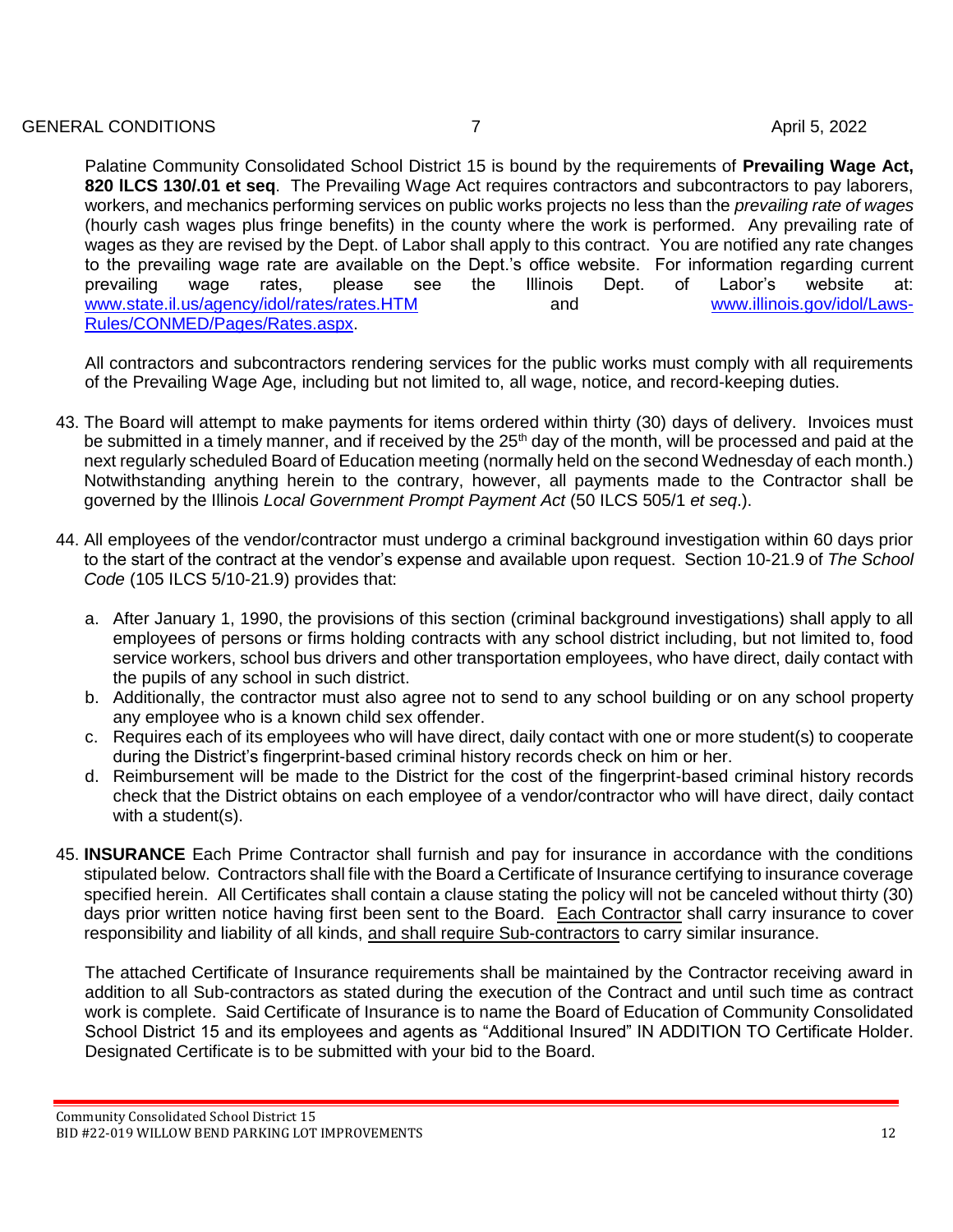The Contractor shall include during the life of this Contract, insurance under a contractor's floater, or as an alternative, specific fire insurance with the standard extended coverage, a vandalism and malicious mischief endorsement on all Contractors' machinery, tools, equipment, forms scaffolding, trailers/vans, sheds, and similar property, rented or owned, used in the move.

The policy shall provide that in a case of loss from any cause whatsoever, there shall be no liability on the part of the Board for property of this nature belonging to or rented by any Contractor of Sub-contractor, or by any employee of a Contractor. The contractor's floater referred to herein may be an all-risk or named peril policy; but, if a named peril policy, it shall be written to include loss caused by the following perils; fire, lightning, flood, and the perils insured against under the extended coverage and vandalism and malicious mischief endorsements.

The Contractor must provide evidence of Workers' Compensation insurance as required by statute, auto liability coverage and an umbrella liability coverage of a minimum of \$5,000,000.00 per occurrence and in the aggregate. The following limits should be in place:

- a. Bodily injury and property damage combined per occurrence \$1,000,000.
- b. Bodily injury and property damage combined aggregated \$3,000,000.
- c. Excess liability Each occurrence in the amount of the limit of their policy.
- d. Excess liability Aggregate in the amount of the limit of their policy.
- e. Evidence of workers' comp in the amount required by statute.
- f. General Liability \$1,000,000 per occurrence, \$2,000,000 aggregate.

The special endorsement to read: Community Consolidated School District 15 is named as additional insured as their interest may appear and notice of cancellation/material change, if applicable, should be attached to certificate of insurance or otherwise evidenced as in effect under the policies listed.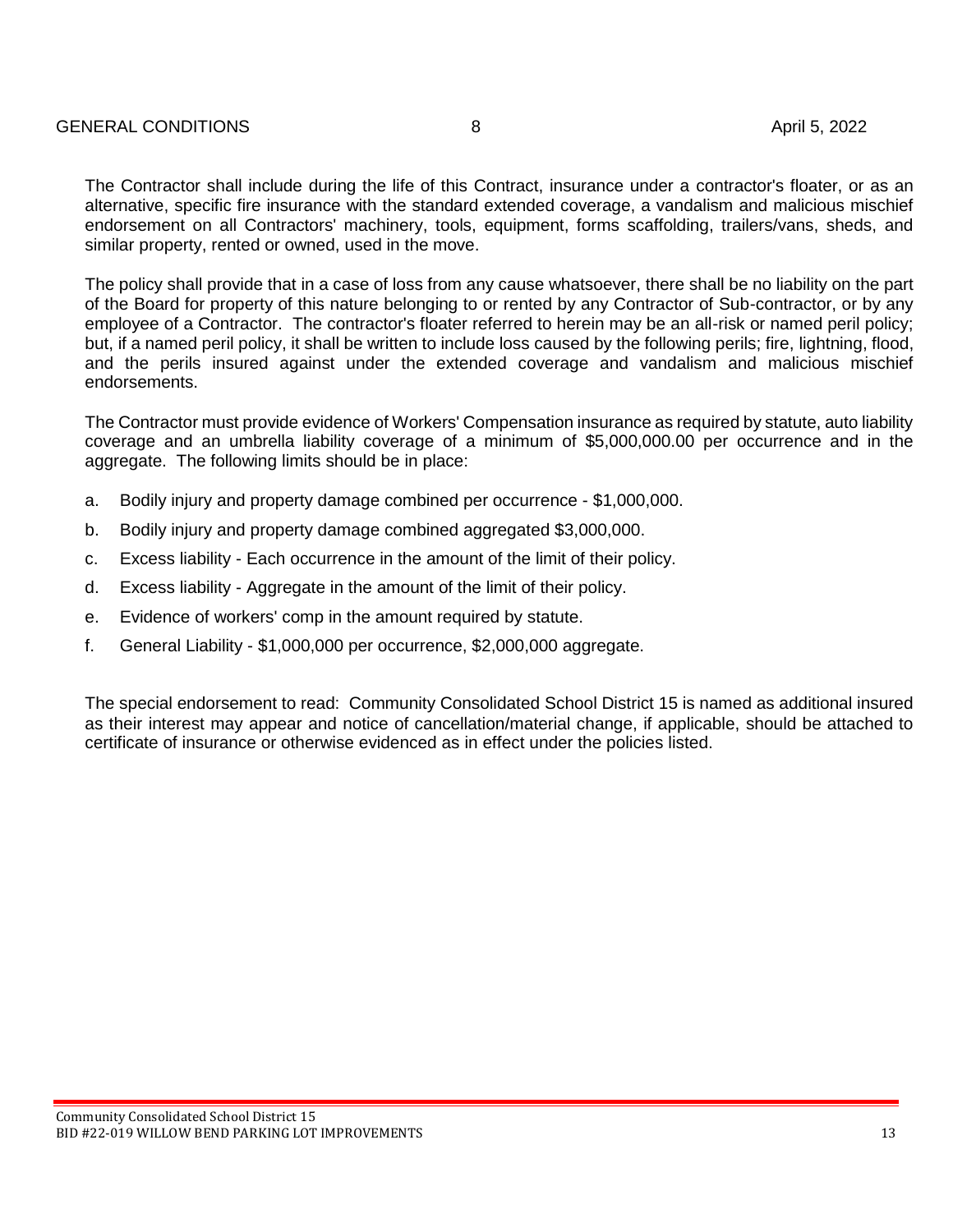| ורז<br><b>CERTIFICATE OF LIABILITY INSURANCE</b>                                                                                                                                                                                                                                                                                                                                                                 |                                                      |                                                        |                                                                                                    |                                                                               | 01/01/2015                 | DATE (MM/DD/YYYY)            |
|------------------------------------------------------------------------------------------------------------------------------------------------------------------------------------------------------------------------------------------------------------------------------------------------------------------------------------------------------------------------------------------------------------------|------------------------------------------------------|--------------------------------------------------------|----------------------------------------------------------------------------------------------------|-------------------------------------------------------------------------------|----------------------------|------------------------------|
| THIS CERTIFICATE IS ISSUED AS A MATTER OF INFORMATION ONLY AND CONFERS NO RIGHTS UPON THE CERTIFICATE HOLDER. THIS<br>CERTIFICATE DOES NOT AFFIRMATIVELY OR NEGATIVELY AMEND, EXTEND OR ALTER THE COVERAGE AFFORDED BY THE POLICIES<br>BELOW. THIS CERTIFICATE OF INSURANCE DOES NOT CONSTITUTE A CONTRACT BETWEEN THE ISSUING INSURER(S), AUTHORIZED<br>REPRESENTATIVE OR PRODUCER, AND THE CERTIFICATE HOLDER. |                                                      |                                                        |                                                                                                    |                                                                               |                            |                              |
| IMPORTANT: If the certificate holder is an ADDITIONAL INSURED, the policy(ies) must be endorsed. If SUBROGATION IS WAIVED, subject to<br>the terms and conditions of the policy, certain policies may require an endorsement. A statement on this certificate does not confer rights to the<br>certificate holder in lieu of such endorsement(s).                                                                |                                                      |                                                        |                                                                                                    |                                                                               |                            |                              |
| PRODUCER<br>Frank's Insurance Agency                                                                                                                                                                                                                                                                                                                                                                             | CONTACT<br>NAME:                                     |                                                        |                                                                                                    |                                                                               |                            |                              |
| Main Street                                                                                                                                                                                                                                                                                                                                                                                                      |                                                      | PHONE<br>FAX<br>(AC, Ne):<br>(A/C, No. Ext);<br>E-MAIL |                                                                                                    |                                                                               |                            |                              |
| Anywhere IL 00000                                                                                                                                                                                                                                                                                                                                                                                                | ADDRESS:<br><b>PRODUCER</b><br><b>CUSTOMER ID #:</b> |                                                        |                                                                                                    |                                                                               |                            |                              |
|                                                                                                                                                                                                                                                                                                                                                                                                                  |                                                      |                                                        |                                                                                                    | INSURER(S) AFFORDING COVERAGE                                                 |                            | NAIC#                        |
| <b>INSURED</b><br>DEF Construction Company                                                                                                                                                                                                                                                                                                                                                                       | <b>INSURER A:</b>                                    |                                                        | Name of Insurance Company                                                                          |                                                                               |                            | Enter NAIC #<br>Enter NAIC # |
|                                                                                                                                                                                                                                                                                                                                                                                                                  | INSURER B :<br>INSURER C:                            |                                                        | Name of Insurance Company<br>Name of Insurance Company                                             |                                                                               |                            | Enter NAIC #                 |
| 456 Main Street                                                                                                                                                                                                                                                                                                                                                                                                  | INSURER D:                                           |                                                        |                                                                                                    |                                                                               |                            |                              |
| Anywhere IL 00000                                                                                                                                                                                                                                                                                                                                                                                                | INSURER E:                                           |                                                        |                                                                                                    |                                                                               |                            |                              |
|                                                                                                                                                                                                                                                                                                                                                                                                                  | INSURER F:                                           |                                                        |                                                                                                    | <b><i>REMISION NUMBER:</i></b>                                                |                            |                              |
| <b>CERTIFICATE NUMBER:</b><br>COVERAGES<br>THIS IS TO CERTIFY THAT THE POLICIES OF INSURANCE LISTED BELOW HAVE BEEN ISSUED TO THE INSURED WANTED ABOVE FOR THE POLICY PERIOD                                                                                                                                                                                                                                     |                                                      |                                                        |                                                                                                    |                                                                               |                            |                              |
| INDICATED. NOTWITHSTANDING ANY REQUIREMENT, TERM OR CONDITION OF ANY CONTRACT OR OFFIER DOWUMENT WITH RESPECT TO WHICH THIS<br>CERTIFICATE MAY BE ISSUED OR MAY PERTAIN, THE INSURANCE AFFORDED BY THE POLICIES DESCRIBED REREIN IS SUBJECT TO ALL THE TERMS,<br>EXCLUSIONS AND CONDITIONS OF SUCH POLICIES, LIMITS SHOWN MAY HAVE BEEN REDUCED BY RAID WANNS                                                    |                                                      |                                                        |                                                                                                    |                                                                               |                            |                              |
| <b>ADDLISUBR</b><br><b>IMSR</b><br>LTR<br>TYPE OF INSURANCE<br>INSR WVD                                                                                                                                                                                                                                                                                                                                          | POLICY NUMBER                                        | <b>POLICY EFF,</b>                                     | <b>INMURRYYYYY)</b>                                                                                | <b>LIMITS</b>                                                                 |                            |                              |
| GENERAL LIABILITY                                                                                                                                                                                                                                                                                                                                                                                                |                                                      |                                                        |                                                                                                    | EACH OCCURRENCE<br>DAMAGE TO RENTED<br>PREMISES (Ea coountinos)               | s 1,000,000                |                              |
| Y<br>Y<br>х<br>А<br>COMMERCIAL GENERAL LIABILITY<br>CLAIMS-MADE X<br><b>OCCUR</b>                                                                                                                                                                                                                                                                                                                                |                                                      |                                                        | 10-00-00                                                                                           | MED EXP (Any one person)                                                      | \$100,000<br>\$10,000      |                              |
|                                                                                                                                                                                                                                                                                                                                                                                                                  |                                                      |                                                        |                                                                                                    | PERSONAL & ADV INJURY                                                         | \$1,000,000                |                              |
|                                                                                                                                                                                                                                                                                                                                                                                                                  |                                                      |                                                        |                                                                                                    | GENERAL AGGREGATE                                                             | \$2,000,000                |                              |
| GEN'L AGGREGATE LIMIT APPLIES PER:<br>PRO                                                                                                                                                                                                                                                                                                                                                                        |                                                      |                                                        |                                                                                                    | PRODUCTS - COMP/OP AGG                                                        | s 2,000,000<br>s           |                              |
| POLICY   X<br>LCC<br>AUTOMOBILE LIABILITY                                                                                                                                                                                                                                                                                                                                                                        |                                                      |                                                        |                                                                                                    | COMBINED SINGLE LIMIT                                                         |                            |                              |
| x<br>ANY AUTO<br>А<br>00-00                                                                                                                                                                                                                                                                                                                                                                                      |                                                      |                                                        | 00-00-00 00-00-00                                                                                  | (Ea eccident)<br>BODILY INJURY (Per person)                                   | \$1,000,000<br>Ė.          |                              |
| ALL OWNED AUTOS                                                                                                                                                                                                                                                                                                                                                                                                  |                                                      |                                                        |                                                                                                    | BODILY INJURY (Par accident)                                                  | \$                         |                              |
| Y<br>SCHEDULED AUTOS                                                                                                                                                                                                                                                                                                                                                                                             |                                                      |                                                        |                                                                                                    | PROPERTY DAWAGE<br>(Per and dent)                                             | \$                         |                              |
| HIRED AUTOS<br>NON-OWNED AUTOS                                                                                                                                                                                                                                                                                                                                                                                   |                                                      |                                                        |                                                                                                    |                                                                               | ŝ                          |                              |
|                                                                                                                                                                                                                                                                                                                                                                                                                  |                                                      |                                                        |                                                                                                    |                                                                               | ŝ                          |                              |
| <b>UMBRELLA LIAB</b><br>x<br><b>OCCUR</b><br>В<br><b>EXCESS LIAB</b>                                                                                                                                                                                                                                                                                                                                             |                                                      |                                                        |                                                                                                    | EACH OCCURRENCE                                                               | s 5,000,000<br>\$5,000,000 |                              |
| CLAIMS-MADE<br>DEDUCTIBLE                                                                                                                                                                                                                                                                                                                                                                                        |                                                      |                                                        |                                                                                                    | <b>AGGREGATE</b>                                                              | \$                         |                              |
| <b>RETENTION</b>                                                                                                                                                                                                                                                                                                                                                                                                 |                                                      |                                                        |                                                                                                    |                                                                               | r                          |                              |
| WORKERS COMPENSATION<br>AND EMPLOYERS' LIABILITY                                                                                                                                                                                                                                                                                                                                                                 |                                                      |                                                        |                                                                                                    | 隭<br>WC STATU-<br>TORY LIMITS<br>ΧI                                           |                            |                              |
| ANY PROPRIETOR/PARTNER/EXECUTOE<br>00-00-00<br>N J A<br>OFFICER/MEMBER EXCLUDE                                                                                                                                                                                                                                                                                                                                   |                                                      |                                                        |                                                                                                    | 00-00-00 00-00-00 EL EACH ACCIDENT<br>E.L. DISEASE - EA EMPLOYEE \$ 1,000,000 | \$1,000,000                |                              |
| (Mandatory in NH)<br>if yes, describe under<br>DESCRIPTION OF OPERATIONS belo                                                                                                                                                                                                                                                                                                                                    |                                                      |                                                        |                                                                                                    | E.L. DISEASE - POLICY LIMIT   \$ 1,000,000                                    |                            |                              |
| 00-00-00<br>А<br>Professional Liability                                                                                                                                                                                                                                                                                                                                                                          |                                                      |                                                        |                                                                                                    | 00-00-00   00-00-00   \$1,000,000 each claim                                  |                            |                              |
| DESCRIPTION OF CPERATIONS/LOCATIONS/VEHICLES (Aftach ACORD 101, Additional Remarks Schedule, if more space is required)                                                                                                                                                                                                                                                                                          |                                                      |                                                        |                                                                                                    |                                                                               |                            |                              |
| It is understood and agreed that the following shall be additional insured on a primary non-contributory basis: CCSD 15 including all                                                                                                                                                                                                                                                                            |                                                      |                                                        |                                                                                                    |                                                                               |                            |                              |
| elected and appointed officials, all employees and volunteers, and all board members. Waiver of subrogation applies in favor of CCSD 15.                                                                                                                                                                                                                                                                         |                                                      |                                                        |                                                                                                    |                                                                               |                            |                              |
| <b>CERTIFICATE HOLDER</b>                                                                                                                                                                                                                                                                                                                                                                                        |                                                      | CANCELLATION                                           |                                                                                                    |                                                                               |                            |                              |
| Community Consolidated School District 15                                                                                                                                                                                                                                                                                                                                                                        |                                                      |                                                        |                                                                                                    | SHOULD ANY OF THE ABOVE DESCRIBED POLICIES BE CANCELLED BEFORE                |                            |                              |
| Attn: Tari Farina                                                                                                                                                                                                                                                                                                                                                                                                |                                                      |                                                        | THE EXPIRATION DATE THEREOF, NOTICE WILL BE DELIVERED IN<br>ACCORDANCE WITH THE POLICY PROVISIONS. |                                                                               |                            |                              |
| AUTHORIZED REPRESENTATIVE<br>580 N First Bank Drive                                                                                                                                                                                                                                                                                                                                                              |                                                      |                                                        |                                                                                                    |                                                                               |                            |                              |
| Palatine IL 60067                                                                                                                                                                                                                                                                                                                                                                                                |                                                      |                                                        |                                                                                                    | Your Insurance Ugent                                                          |                            |                              |
| The ACORD name and logo are registered marks of ACORD<br>ACORD 25 (2009/09)                                                                                                                                                                                                                                                                                                                                      |                                                      |                                                        |                                                                                                    | @ 1988-2009 ACORD CORPORATION. All rights reserved.                           |                            |                              |
| ACORDs provided by Forms Boss. www.FormsBoss.com; (c) Impressive Publishing 800-208-1977                                                                                                                                                                                                                                                                                                                         |                                                      |                                                        |                                                                                                    |                                                                               |                            |                              |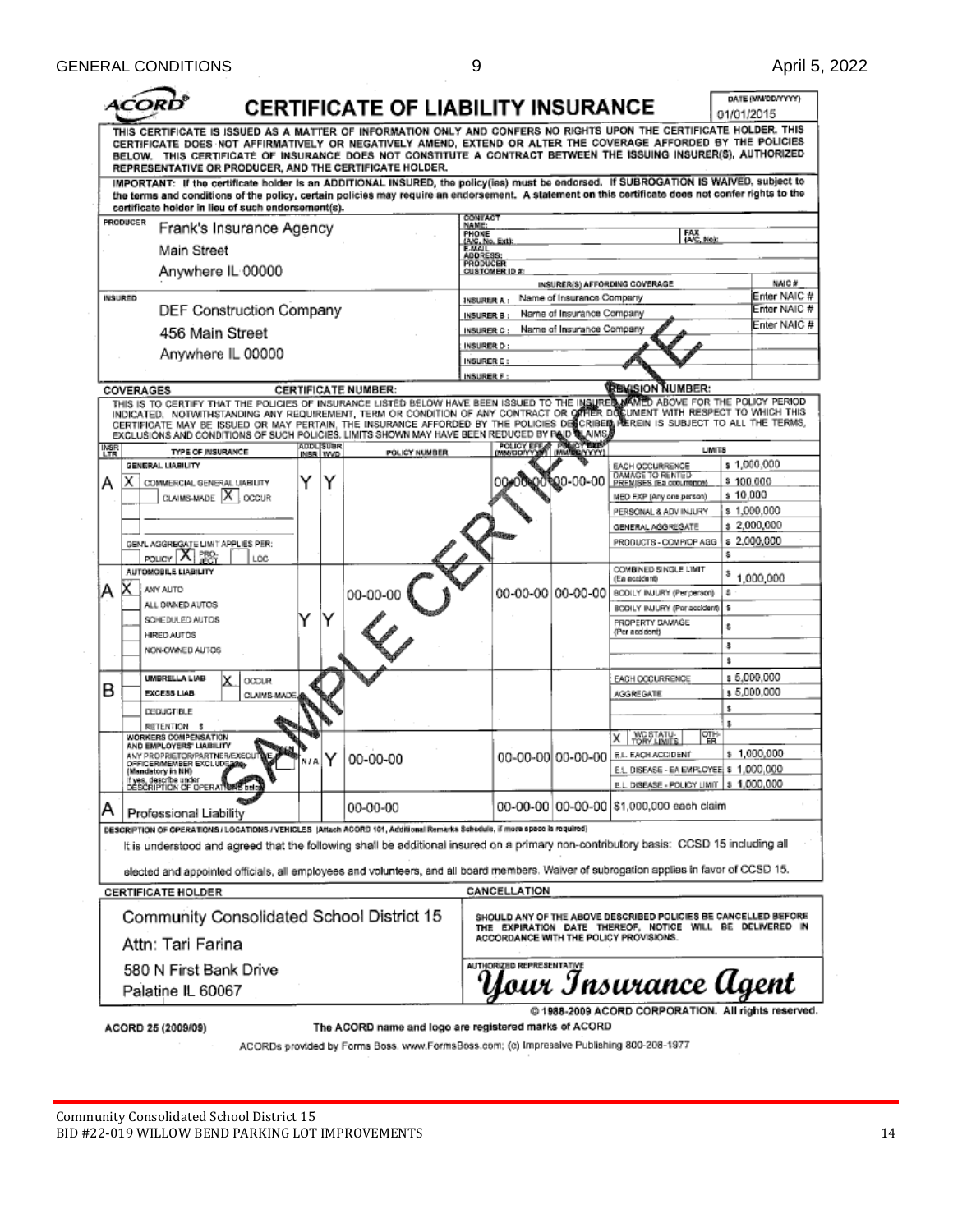- 46. All entities seeking to enter into a contract with the District must provide written certification to the District that it will provide a drug free workplace by complying with the Ill Drug Free Workplace Act, 30 ILCS 580. All contractors must comply with the notification mandates and other requirements in the Ill Drug Free Workplace Act. "Contractor" is defined in the Ill Drug Free Workplace Act as "a corporation, partnership, or other entity with 25 or more employees at the time of letting the contract, or a department, division, or unit thereof, directly responsible for the specific performance under a contract of \$5,000 or more."
- 47. Each contractor with the District must comply with 105 ILCS5/24-5 and agree:
	- a. Concerning each new employee who will have direct, daily contact with one or more student(s), to provide the District with evidence of physical fitness to perform the duties assigned and freedom from communicable disease
	- b. To require any new or existing employee who has and will have direct, daily contact with one or student(s) to complete additional health examinations as required by the District and be subject to additional health examinations, including tuberculosis screening, as required by the Ill Department of Public Health rules or order of a local health official.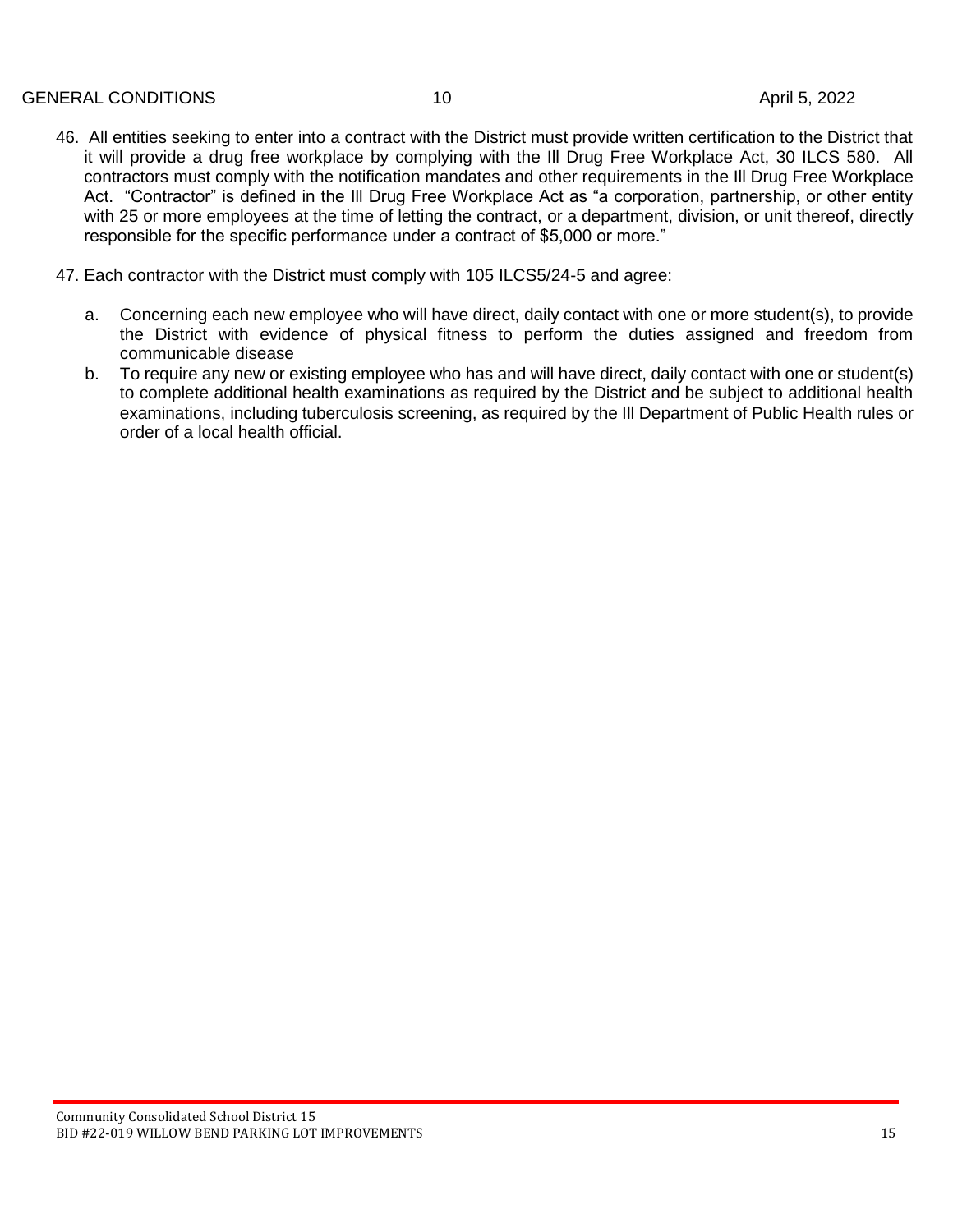#### EXHIBIT "A" WILLOW BEND PARKING LOT IMPROVEMENTS APRIL 5, 2022 COMMUNITY CONSOLIDATED SCHOOL DISTRICT 15

## **SCOPE OF WORK**

Work to include but not be limited to site demolition, bituminous paving, site restoration, paint pavement markings and all appurtenant construction necessary to complete the project. The contractor shall include the contingency allowance as outlined on the bid form.

## **SPECIFICATIONS**

- 1. The project shall commence on or about June 03, 2022 and shall be completed by July 29, 2022. The Contractor shall complete the Project on or before July 29, 2022.
- 2. All required work shall be performed between the hours of 7:00 A.M. and 5:00 P.M., Monday through Friday, with no work taking place on weekend or holidays, except as otherwise provided in the specifications.
- 3. The Contractor shall provide a Base Bid cost for the WILLOW BEND PARKING LOT IMPROVMENTS as identified in the drawings.

#### **Bid Documents**

Plans and Specifications are available at [www.questcdn.com.](http://www.questcdn.com/) You may download the digital documents for \$15.00 by inputting Quest project number #8172813 on the website.

#### **QUESTIONS**

Questions regarding this bid will be addressed by e-mail only and should be submitted to Harlan Doland at Harlan.m.doland@imegcorp.com. All questions must be sent five (5) days before the bid opening date.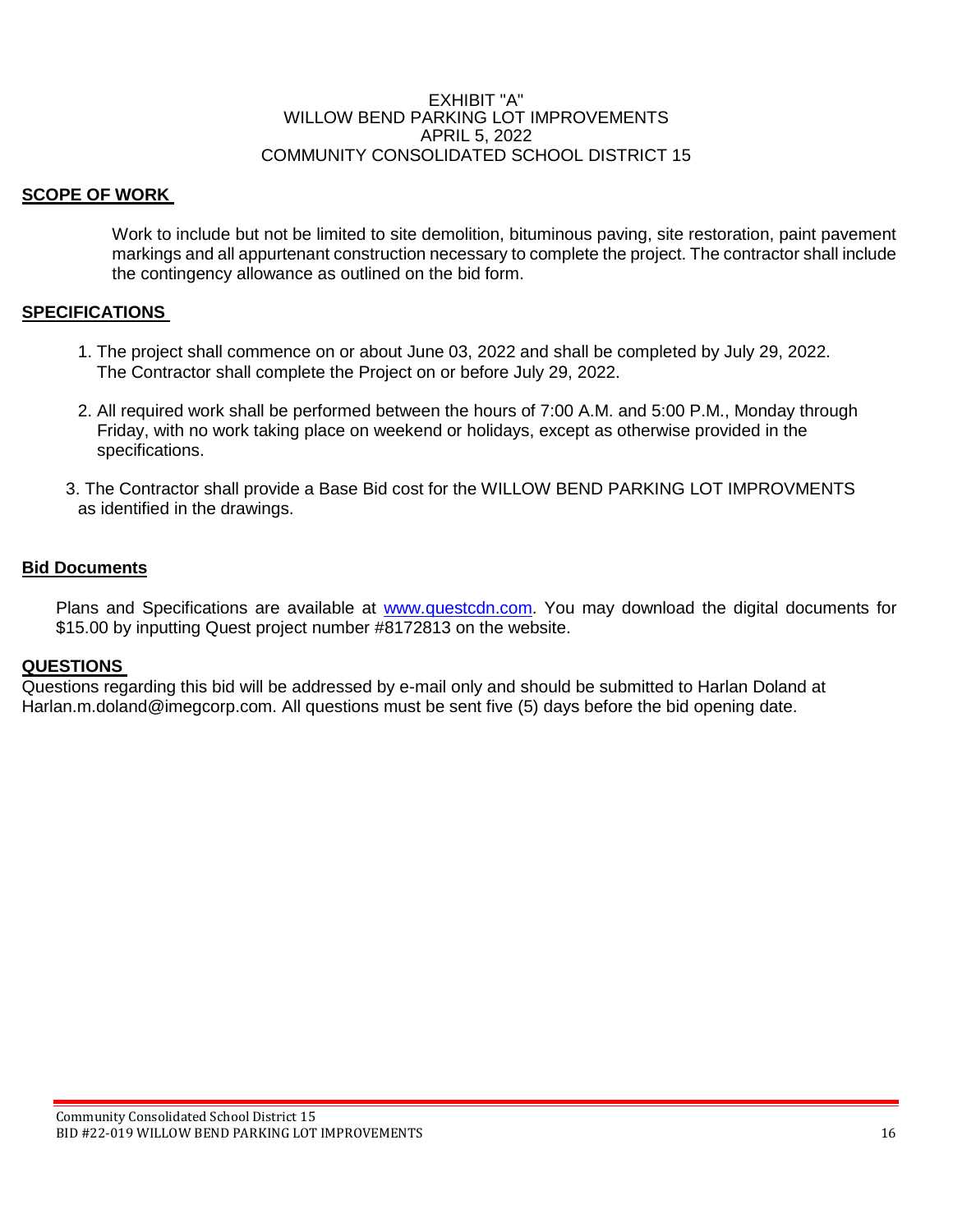#### EXHIBIT "B" Bid # 22-019 WILLOW BEND PARKING LOT IMPROVEMENTS APRIL 5, 2022 COMMUNITY CONSOLIDATED SCHOOL DISTRICT 15

COMPANY NAME SIGNATURE OF BIDDER PRINT NAME TITLE EMAIL ADDRESS ADDRESS OF COMPANY CITY STATE ZIP CODE (AREA CODE) PHONE NUMBER DATE OF BID RESPONSE

- 1. The Board of Education, Community Consolidated School District 15, reserves the right to reject any or all bids and to waive any informality in bidding.
- 2. Having carefully examined all bid documents, as well as the proposed program, the undersigned hereby proposes to furnish all equipment and services (see attached letter outlining in detail the exact services proposed) set forth by the specifications, notice to bidders, general conditions and form of proposal herein referred to and described.
- 3. By entering into this Agreement, Contractor/Vendor certifies and warrants to the Board of Education that it is not barred from entering into this Agreement for any reason whatsoever, including, but not limited to, a violation of Section 33E-3 (Bid Rigging) or Section 33E-4(Bid Rotating) of the Illinois Criminal Code of 1961.
- 4. The contractor/vendor certifies that contractor has a written sexual harassment policy in place in full compliance this 775 ILCS 5/2-105 (A) (4).
- 5. Vendor acknowledges receipt of addendum(s) if issued.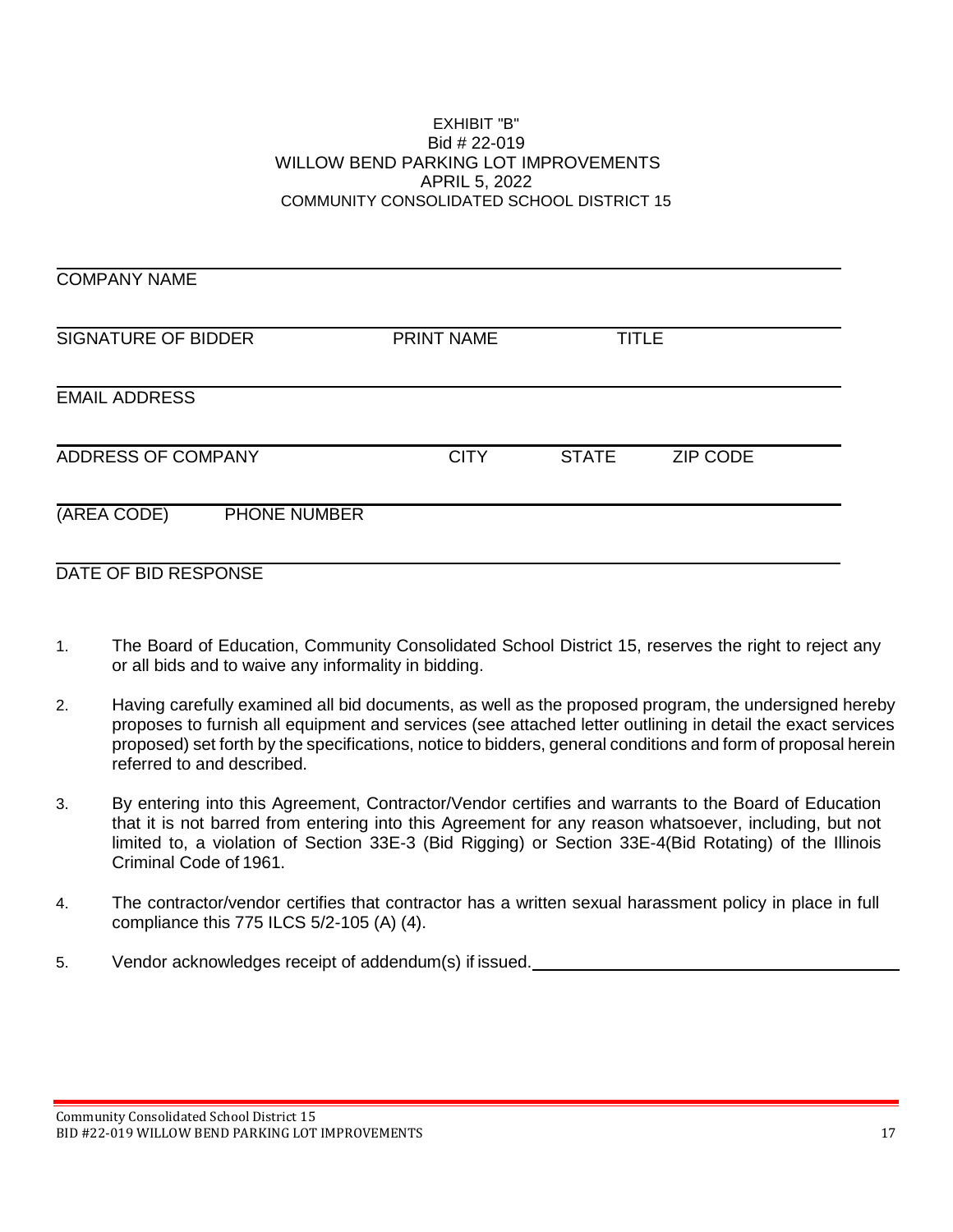## EXHIBIT "C" REQUEST FOR BID # 22-019 WILLOW BEND LOT IMPROVEMENTS APRIL 5, 2022 COMMUNITY CONSOLIDATED SCHOOL DISTRICT 15

#### **REFERENCES**

#### **COMPANY NAME**

#### **PROVIDE A LIST OF FIVE REFERENCES, PREFERRABLY SCHOOL DISTRICTS, FOR WORK OF SIMILAR SIZE AND SCOPE WITHIN THE LAST THREE YEARS.**

| School District Name or Business Name Manual And All Annual Annual Annual Annual Annual Annual Annual Annual A                                                                                                                     |
|------------------------------------------------------------------------------------------------------------------------------------------------------------------------------------------------------------------------------------|
|                                                                                                                                                                                                                                    |
|                                                                                                                                                                                                                                    |
|                                                                                                                                                                                                                                    |
|                                                                                                                                                                                                                                    |
|                                                                                                                                                                                                                                    |
| Contact Person <b>Manual Contact Person Contact Person Contact Person Contact Person Contact Person Contact Person Contact Person Contact Person Contact Person Contact Person Contact Person Contact Person Contact Person Co</b> |
|                                                                                                                                                                                                                                    |
| School District Name or Business Name                                                                                                                                                                                              |
|                                                                                                                                                                                                                                    |
|                                                                                                                                                                                                                                    |
|                                                                                                                                                                                                                                    |
| School District Name or Business Name<br>School District Name or Business Name                                                                                                                                                     |
|                                                                                                                                                                                                                                    |
|                                                                                                                                                                                                                                    |
|                                                                                                                                                                                                                                    |
|                                                                                                                                                                                                                                    |

Community Consolidated School District 15 BID #22-019 WILLOW BEND PARKING LOT IMPROVEMENTS 18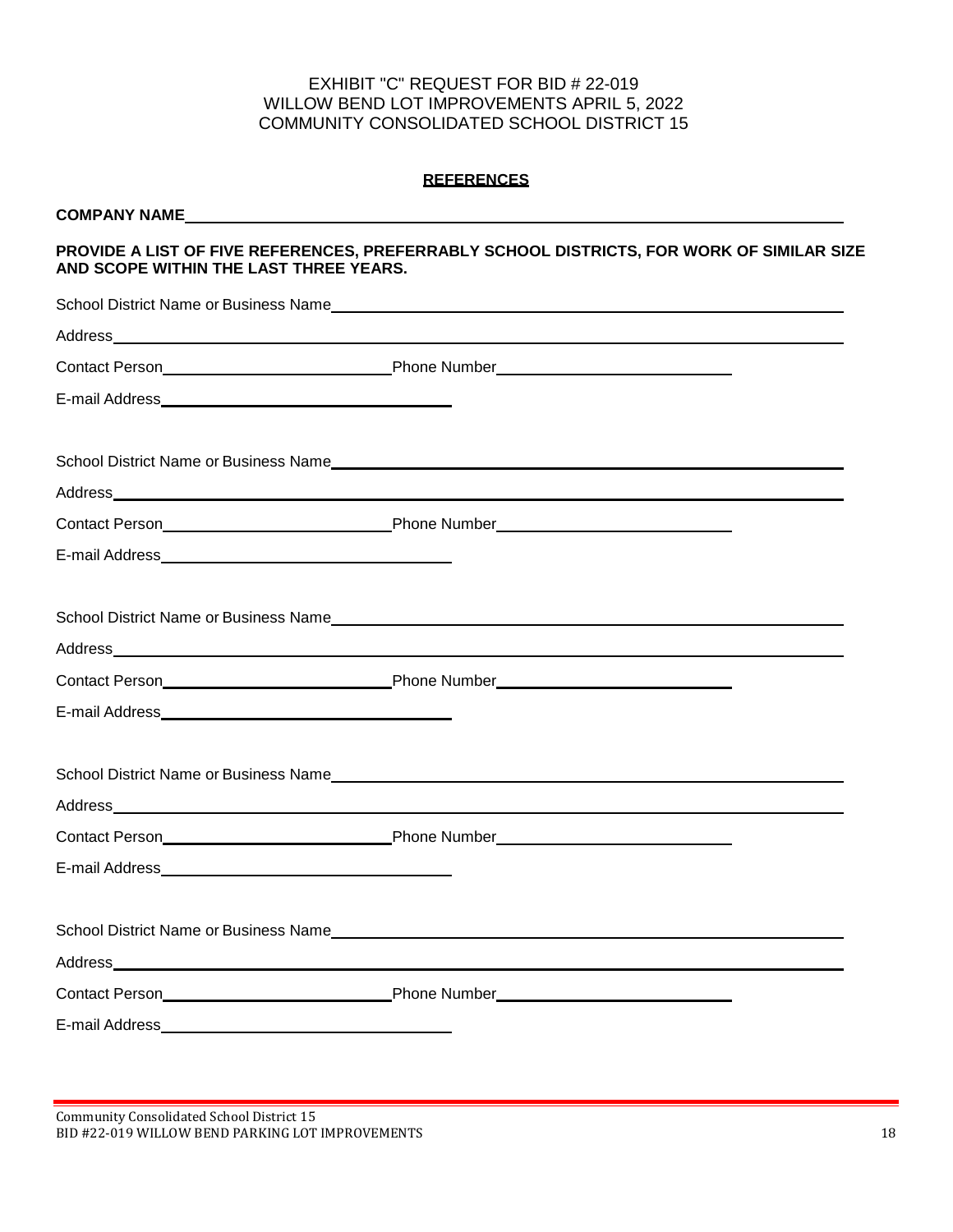#### EXHIBIT "D" Bid # 22-019 WILLOW BEND PARKING LOT IMPROVEMENTS APRIL 5, 2022 COMMUNITY CONSOLIDATED SCHOOL DISTRICT 15

## **BID FORM**

\_\_\_\_\_\_\_\_\_\_\_\_\_\_\_\_\_\_\_\_\_\_\_\_\_\_\_\_\_\_\_\_\_\_ \_\_\_\_\_\_\_\_\_\_\_\_\_\_\_\_\_\_\_\_\_\_\_\_\_\_\_\_\_\_

(NAME OF BIDDER) (PHONE #)

(EMAIL ADDRESS)

\_\_\_\_\_\_\_\_\_\_\_\_\_\_\_\_\_\_\_\_\_\_\_\_\_\_\_\_\_\_\_

#### BID FOR: **Willow Bend School 2600 Plum Grove Road Rolling Meadows, IL 60008**

FOR: **Palatine CCSD #15 580 N. 1st Bank Drive Palatine, IL 60067**

IMEG CORP PROJECT # 22001684.00

## BID DUE DATE**: APRIL 29, 2022 at 10:00 AM**

The Undersigned, having carefully examined the Contract Documents, Addenda thereto, and other data as presented by the IMEG Corp., 4850 Grand Ave, Gurnee, IL 60031, and having visited the sites and become familiar with all conditions affecting the work, hereby propose to furnish everything required for the completion of the above-named Project, all in accordance with all applicable laws at the place of the work. Contractor shall be responsible for complying with all applicable licensing and patent regulations. The owner and consultant are not responsible for any Contractor's licensing or patent infringements.

#### **WILLOW BEND PARKING LOT IMPROVEMENT PROJECT:**

The contractor shall provide a Base Bid cost for the WILLOW BEND PARKING LOT IMPROVEMENTS as identified on the drawings.

The project shall commence on or about **June 3, 2022** and shall be completed by **July 29, 2022.**

All required work shall be performed from 7:00 a.m. to 5:00 p.m., Monday through Friday, with no work taking place on weekends or holidays, except as otherwise provided in the specifications.

#### **WILLOW BEND PARKING LOT IMPROVEMENTS BASE BID LUMP SUM ITEM**

The Undersigned agrees to perform all work indicated on the Drawings and described in the Specifications, Addenda, including the cost of insurance for the Base Contract, for the sum of:

| Parking Lot Sum Base Bid                                            |                                                                     |  |
|---------------------------------------------------------------------|---------------------------------------------------------------------|--|
| *Contingency Allowance<br>1. Aggregate base course Type B (40 Tons) | 2. Undercut of unsuitable material and backfill with CA-3 (40 C.Y.) |  |
|                                                                     | TOTAL BID AMOUNT                                                    |  |

\*Contingency items will be measured in field as used and cost adjusted up or down Based on the agreed unit price on next sheet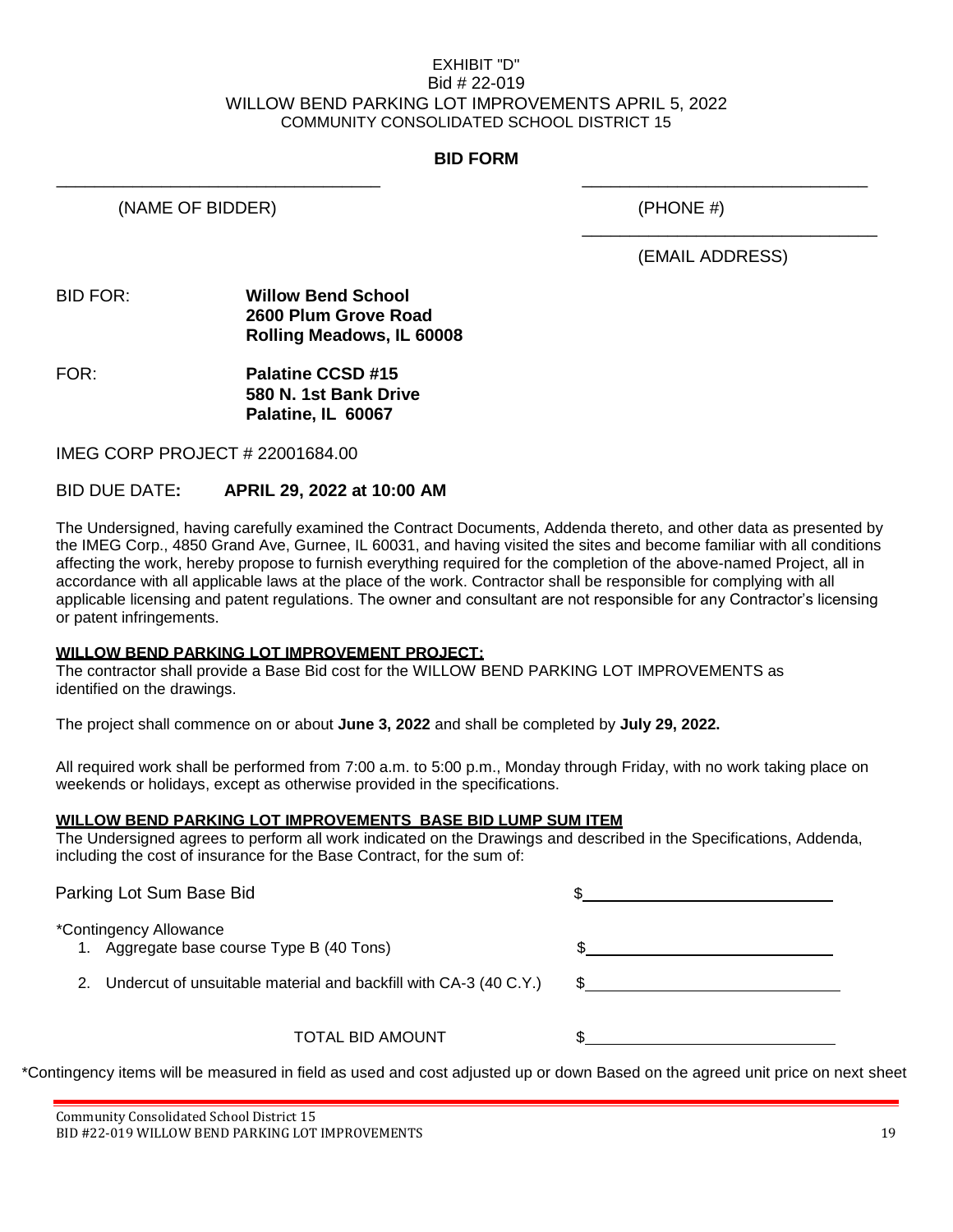## AGREED UNIT PRICES FOR WORK OUTSIDE OF ORIGINAL SCOPE OF PROJECT

1. Aggregate base course type B.

\$\_\_\_\_\_\_\_\_\_\_\_\_\_\_\_\_\_\_\_\_\_\_\_\_\_\_\_\_per/ton

2. Undercutting of unsuitable material and backfilling with CA-3.

\$\_\_\_\_\_\_\_\_\_\_\_\_\_\_\_\_\_\_\_\_\_\_\_per/cubic yard.

3. Sawcut, removal, and replacement of concrete sidewalk (See Plan detail).

\$ per/square foot.

4. Removal, and replacement of concrete curb and gutter Type B-6.12.

\$ per/linear foot.

5. Removal, and replacement of concrete curb and gutter Type B.

\$ per/linear foot.

6. Removal, and replacement asphalt pavement, full depth (see plan detail-HMA Pavement Section - Standard Duty).

\$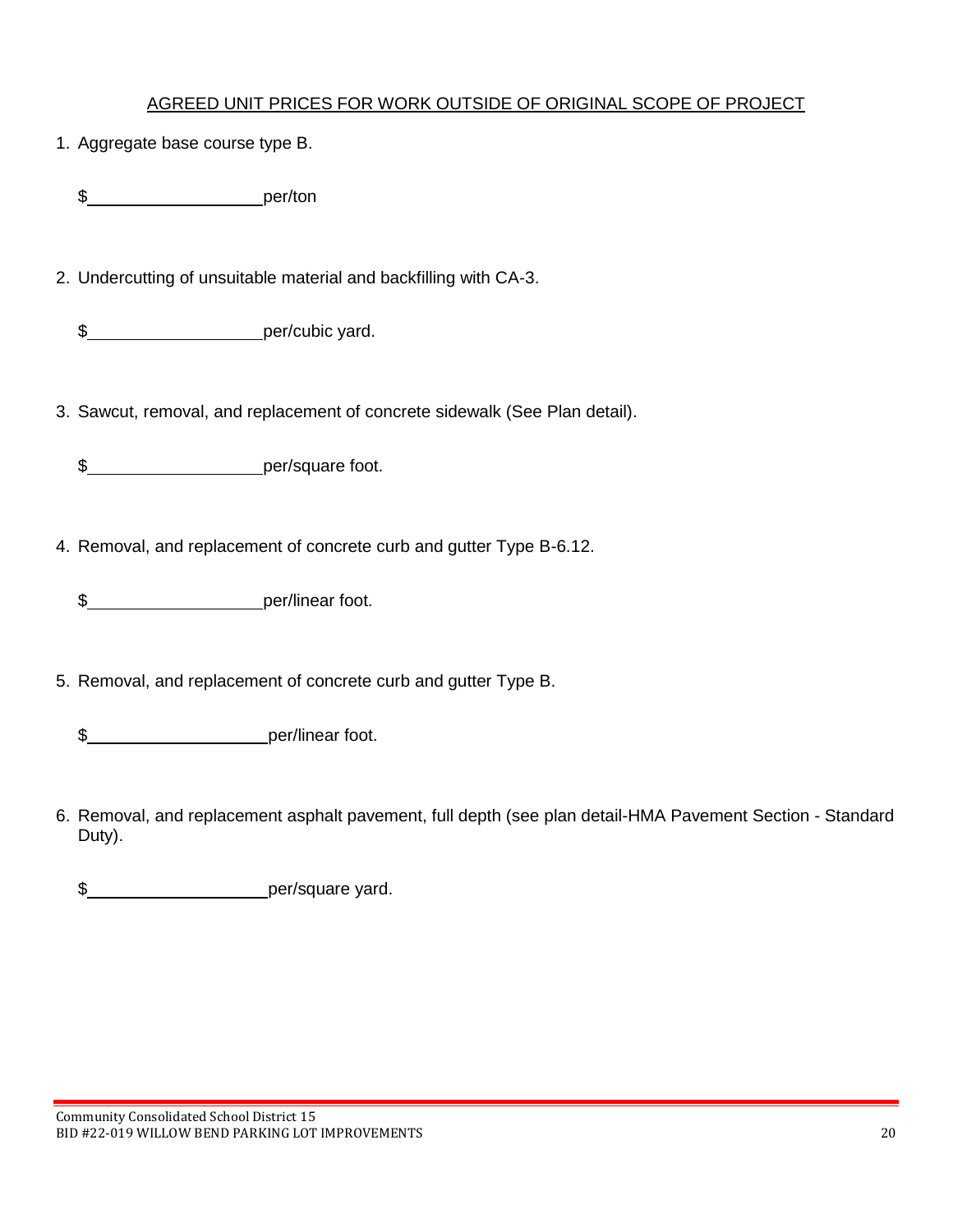### EXHIBIT "E" Bid # 22-019 WILLOW BEND PARKING LOT IMPROVEMENTS APRIL 5, 2022 COMMUNITY CONSOLIDATED SCHOOL DISTRICT 15

## **CONTRACTOR QUESTIONNAIRE**

Pursuant to 105 ILCS 5/10-17 all school districts in the State of Illinois are required to annually report the number and value of contracts awarded to minority owned businesses, woman owned businesses, and businesses owned by persons with disabilities as defined in the Business Enterprise for Minorities, Women, and Persons with Disabilities Act; veteran owned businesses, and locally owned businesses for contracts over \$25,000. In order to comply with this requirement, contractors must complete the following questionnaire and return it with their bid responses.

Guidance issued by the Illinois State Board of Education requires that we inquire whether your company is certified as a minority, woman, disabled person, or veteran owned business by a certifying agency (e.g., Chicago Transit Authority – Cook County – Illinois Department of Transportation – Metropolitan Transit Authority Metropolitan Water Reclamation District – U.S. Small Business Administration – State of Illinois) or that it would be eligible for certification if an application were made. The Guidance includes the definitions set forth below.

**Definition of Ownership:** "Minority owned business, woman owned business, business owned by a person with a disability, and veteran owned business" means a business concern which is at least 51% owned by one or more minority persons, women, persons with a disability, or veterans; or in the case of a corporation, at least 51% of the stock in which is owned by one or more minority persons, women, persons with a disability, or veterans, and the management and daily business operations of which are controlled by one or more of the minority, women, persons with a disability, or veterans who own it. (30 ILCS 575/2)

## **Is Your Company a Minority Owned Business? YES \_\_\_\_\_\_ NO \_\_\_\_\_\_**

"Minority person" shall mean a person who is a citizen or lawful permanent resident of the United States and who is: (a) African American – a person having origins in any of the black racial groups in Africa; or (b) Hispanic - a person of Spanish or Portuguese culture with origins in Mexico, South or Central America, or the Caribbean Islands, regardless of race; or(c) Asian American - a person having origins in any of the original peoples of the Far East, Southeast Asia, the Indian Subcontinent or the Pacific Islands); or (d) Native American or Alaskan Native – a person having origins in any of the original peoples of North America. (30 ILCS 575/2)

## **Is Your Company a Woman Owned Business? YES NO LACK RIGHT**

"Woman" shall mean a person who is a citizen or lawful permanent resident of the United States and who is of the female gender. (30 ILCS575/2). Your business must also be at least 51% unconditionally and directly owned by women who are U.S. citizens. The woman or women must manage daily operations, make long-term decisions and hold the highest officer positions available. They must also work at the business full-time during normal working hours, although there is no minimum amount of time for the business to be considered operational.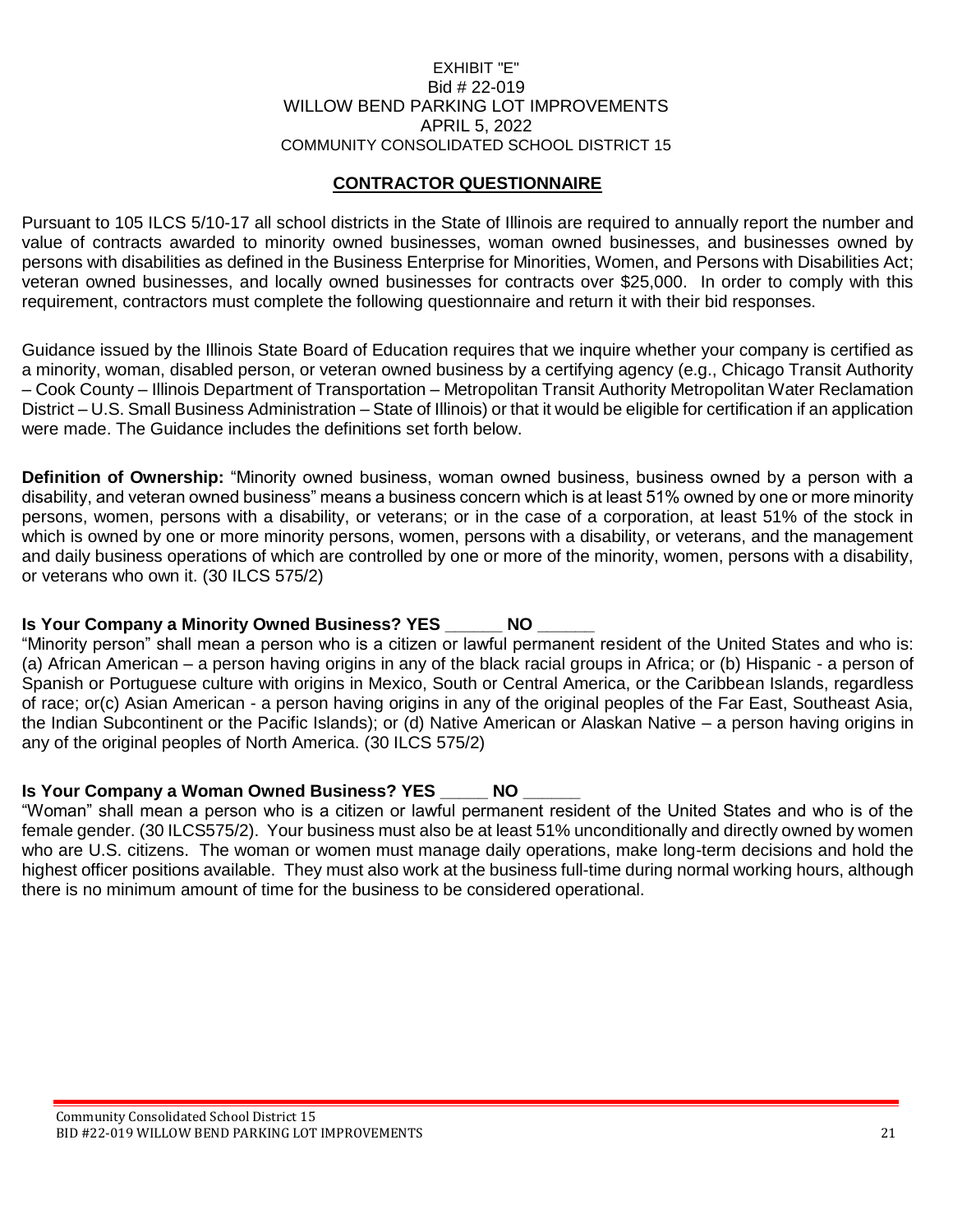## **Is Your Company a Business Owned By Persons with Disabilities? YES \_\_\_\_\_\_ NO \_\_\_\_\_\_**

"Person with a disability" means a person who is a citizen or lawful resident of the United States and is a person qualifying as being disabled, where "Disabled" means a severe physical or mental disability that: (a) results from: amputation, arthritis, autism, blindness, burn injury, cancer, cerebral palsy, cystic fibrosis, deafness, head injury, heart disease, hemiplegia, hemophilia, respiratory or pulmonary dysfunction, mental retardation, mental illness, multiple sclerosis, muscular dystrophy, musculoskeletal disorders, neurological disorders, including stroke and epilepsy, paraplegia, quadriplegia and other spinal cord conditions, sickle cell anemia, specific learning disabilities, or end stage renal failure disease; and (b) substantially limits one or more of the person's major life activities. Another disability or combination of disabilities may also be considered as a severe disability for the purposes of item (a) if it is determined by an evaluation of rehabilitation potential to cause a comparable degree of substantial functional limitation similar to the specific list of disabilities listed in this definition. (30 ILCS 575/2).

## **Is Your Company a Veteran Owned Business? YES NO LACK RIGHT**

"Veteran owned" [means a](https://www.lawinsider.com/dictionary/locally-owned-enterprise) business that is at least 51% owned by a veteran or veterans who are U.S. citizens and who control and operate the business

**Is Your Company a Locally Owned Business YES \_\_\_\_\_\_ NO \_\_\_\_\_\_ as it relates to this School District?**

For purposes of this questionnaire, "Locally Owned" means that the registered address or principal place of business of the company is located within the boundaries of the school district. For a corporation, LLC, LP, LLP, or LLLP, the registered address is the address for business on file with the Illinois Secretary of State. For all other business entities, the principal place of business is where the books and records of the business are kept and/or the management of the business works.

| <b>COMPANY NAME</b>                       |        |                      |              |
|-------------------------------------------|--------|----------------------|--------------|
| SIGNATURE OF BIDDER                       |        | <b>PRINT NAME</b>    | <b>TITLE</b> |
| <b>EMAIL ADDRESS</b>                      |        |                      |              |
| ADDRESS OF COMPANY                        | (CITY) | (STATE)              | (ZIP CODE)   |
| PHONE NUMBER                              |        | DATE OF BID RESPONSE |              |
| Community Consolidated School District 15 |        |                      |              |

BID #22-019 WILLOW BEND PARKING LOT IMPROVEMENTS 22